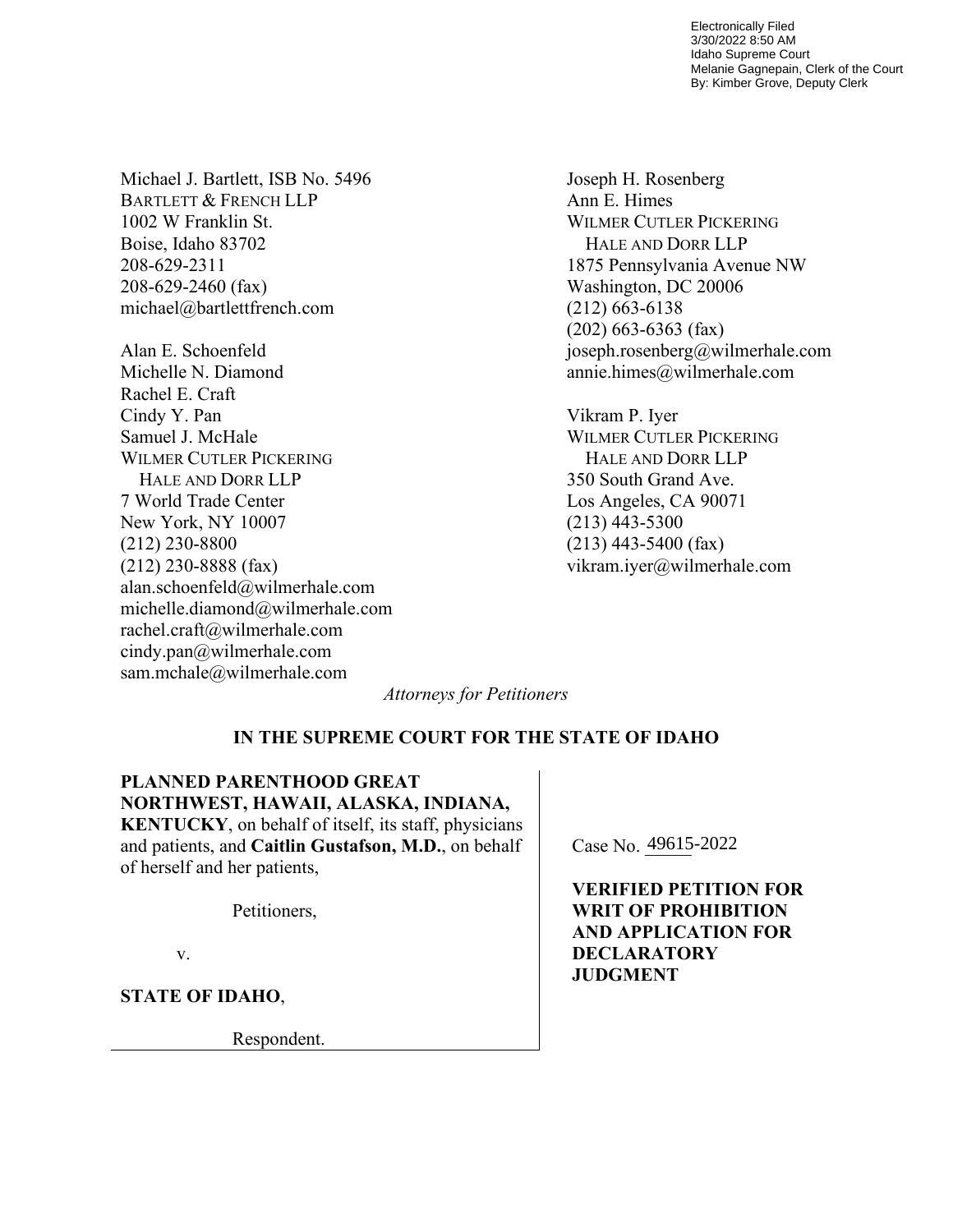### **INTRODUCTION**

Petitioners Planned Parenthood Great Northwest, Hawaii, Alaska, Indiana, Kentucky (Planned Parenthood), and Caitlin Gustafson, M.D., by and through their attorneys, bring this original action seeking a declaration that Idaho Senate Bill No. 1309 (SB 1309) is unlawful and unenforceable under the Idaho Constitution, and seeking a writ of prohibition forbidding Idaho courts from giving effect to the unconstitutional civil cause of action created by SB 1309.

Petitioners respectfully request relief by April 21, 2022, as SB 1309 becomes effective on April 22, 2022.

SB 1309 prohibits medical professionals from performing an abortion if fetal cardiac activity can be detected, which generally occurs at approximately six weeks of pregnancy, as measured from the first day of a patient's last menstrual period (LMP), before many patients know they are pregnant. In an attempt to end run settled precedent and to allow this unconstitutional ban to take effect, SB 1309 takes the unprecedented step of expressly prohibiting all executive officers in the State—including all prosecutors—from enforcing it, stripping the Executive of its power and discretion to ensure that the laws of this State are faithfully executed. Instead, SB 1309 exclusively empowers private citizens to bring civil claims against medical professionals who provide abortions in contravention of SB 1309's ban. Because medical professionals who provide abortions after approximately six weeks would be at risk of ruinous civil litigation that could result in significant financial penalties of at least \$20,000 plus the private plaintiffs' attorneys' fees and costs, SB 1309 leaves Petitioners and medical professionals no choice but to cease abortion services after six weeks of gestation in Idaho.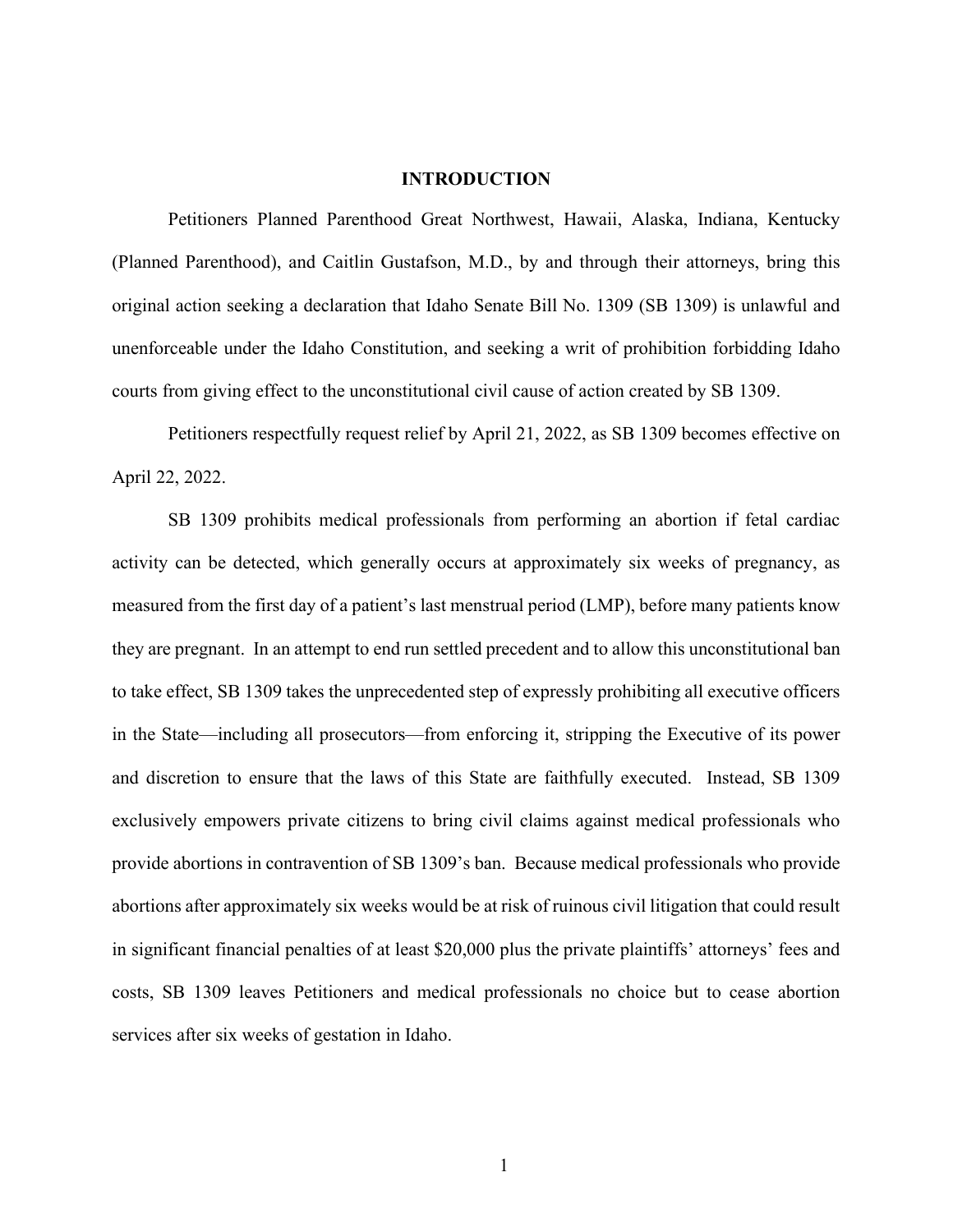SB 1309's enforcement mechanism and substance are blatantly unconstitutional, so much so that Idaho's Attorney General's Office released an opinion to this effect, and the Governor emphasized similar concerns upon signing. Even setting aside the fundamental right to privacy in making intimate familial decisions guaranteed by Idaho's Constitution, the bill's flaws are flagrant and many: It violates the separation of powers doctrine (Art. II, § 1); Idaho's prohibition on special legislation (Art. III, § 19); the due process clause's prohibition on excessive and vague penalties (Art. I, § 13); the guarantee of informational privacy (Art. I, §§ 1, 2, 17, 21); and the equal protection clause (Art. I, §§ 1, 2). SB 1309 should be invalidated for any of these independent reasons alone. Yet it goes one step further, effectively banning abortions before viability in Idaho, in violation of Petitioners' patients' rights under nearly fifty years of precedent.

SB 1309 is an unprecedented power grab by the Idaho Legislature. Absent this Court's intervention, its regime will become the law on April 22, 2022, wreaking havoc on this State's constitutional norms and the lives of its citizens. Petitioners therefore respectfully request that the law be invalidated and declared unconstitutional.

### **JURISDICTION**

1. This Court has "original jurisdiction to issue writs of mandamus, certiorari, prohibition, habeas corpus, and all writs necessary or proper to the complete exercise of its appellate jurisdiction." Idaho Const., art. V, § 9; Idaho Code § 1-203; *id.* § 7-402.

2. "Any person may apply to the Supreme Court for the issuance of any extraordinary writ or other proceeding over which the Supreme Court has original jurisdiction." Idaho. App. R. 5(a).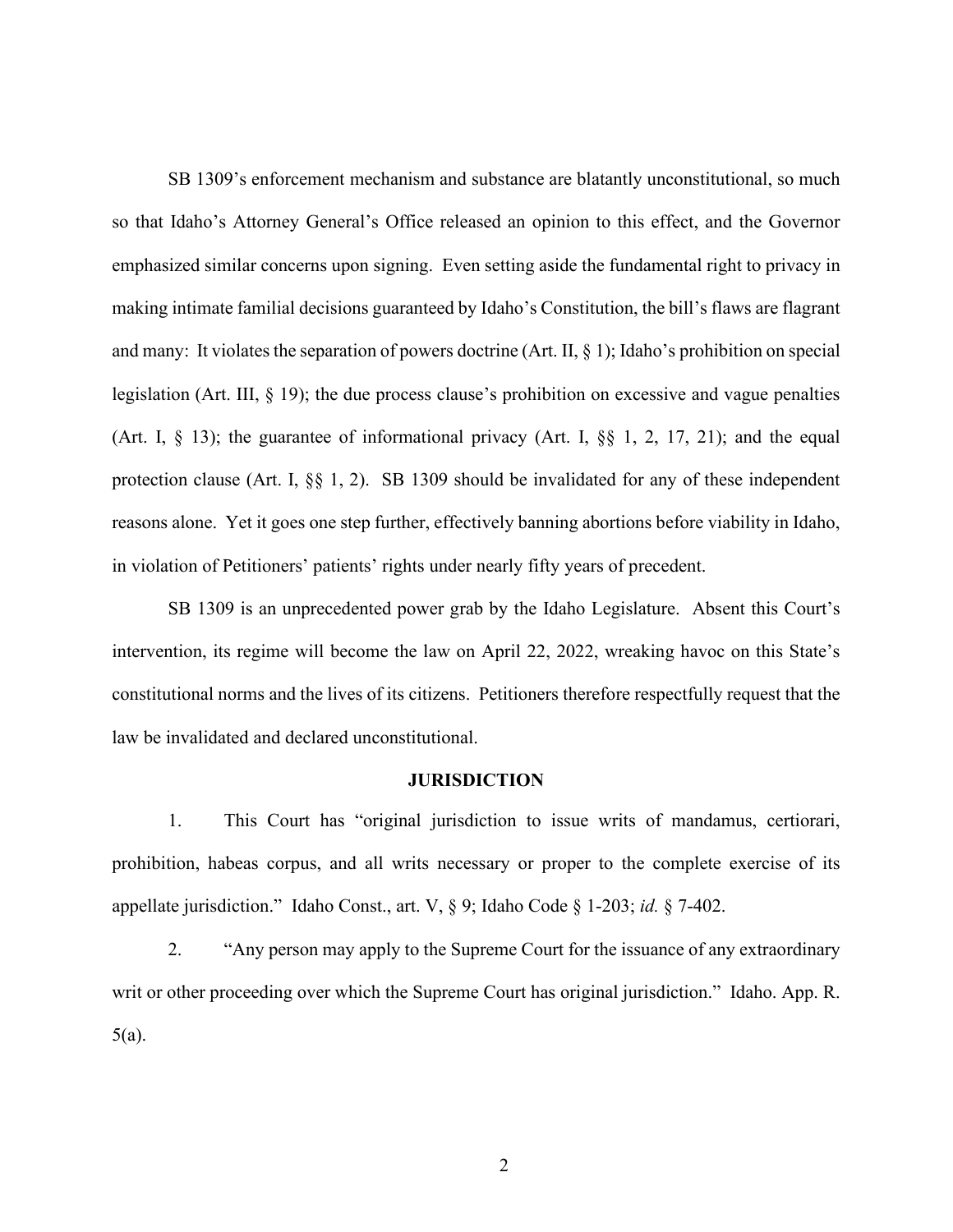3. The Court exercises its original jurisdiction when petitions have alleged sufficient facts concerning a possible constitutional violation of an urgent nature. *See Reclaim Idaho v. Denney*, 497 P.3d 160, 172 (Idaho 2021).

- 4. This Petition challenges SB 1309's violation of:
	- a. the separation of powers doctrine set forth in Article II, § 1 of the Idaho Constitution;
	- b. the prohibition against "special" laws in Article III, § 19 of the Idaho Constitution;
	- c. the right to informational privacy protected under Article I, §§ 1, 2, 17, and 21 of the Idaho Constitution;
	- d. the due process clause under Article I,  $\S$  13 of the Idaho Constitution by imposing excessive and vague penalties;
	- e. the equal protection clause under Article I, §§ 1 and 2 of the Idaho Constitution; and
	- f. the fundamental right to privacy in making intimate familial decisions, protected under Article I, §§ 1, 13, 17, and 21 of the Idaho Constitution.

5. With SB 1309 set to take effect on April 22, 2022, the issue is of urgent statewide importance. Petitioners have no other adequate remedy at law, and the people of Idaho need clarity from this Court as to the constitutionality of the challenged statute. This matter calls for the Court's immediate review.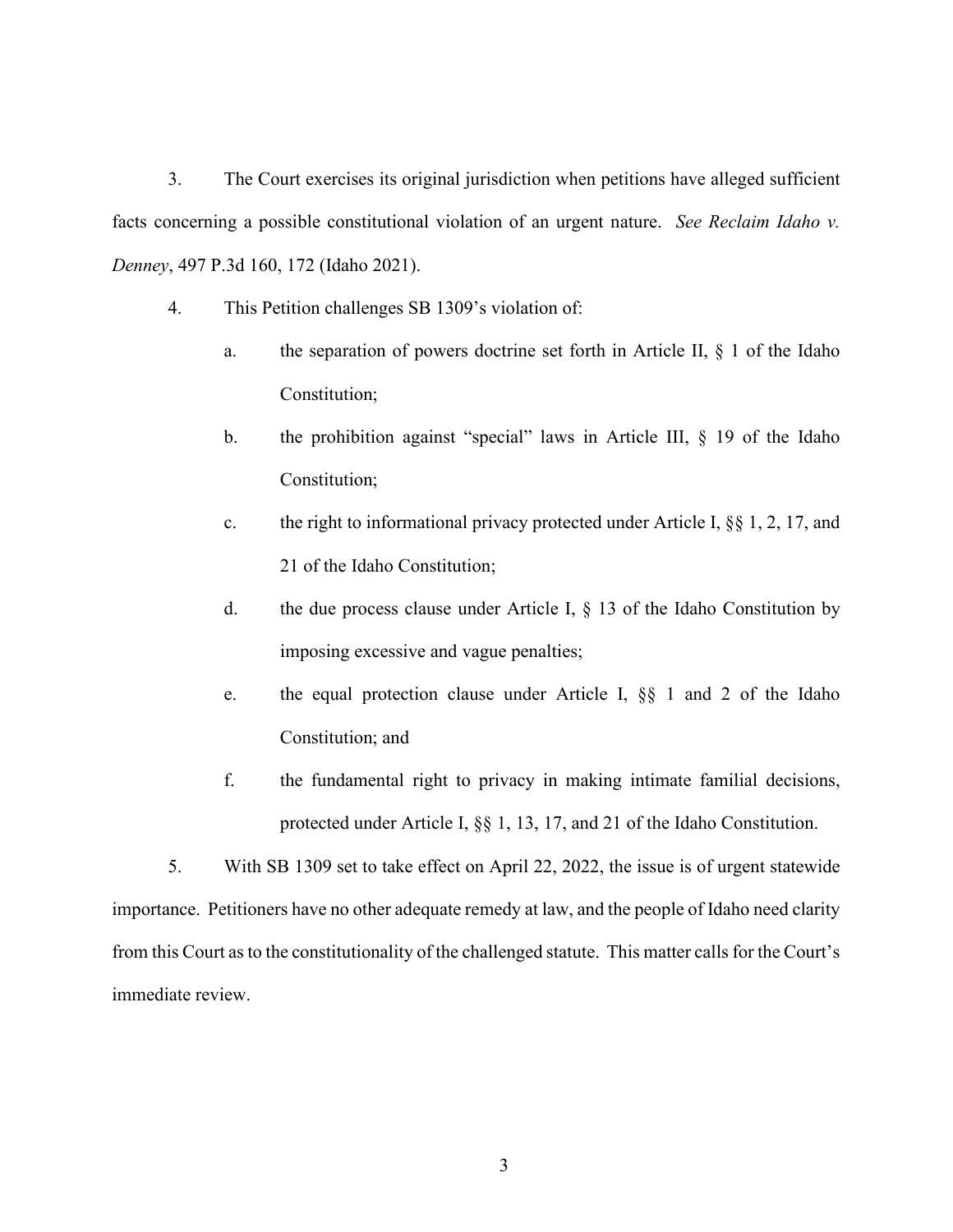### **PARTIES**

6. Petitioner Planned Parenthood is a not-for-profit corporation organized under the laws of the State of Washington and doing business in Idaho. It is the largest provider of reproductive health services in Idaho, operating three health centers in the State, two in Ada County (Boise and Meridian) and one in Twin Falls County. Planned Parenthood provides a broad range of reproductive and sexual health services, including, but not limited to, well person examinations, birth control, testing and treatment for sexually transmitted infections, cancer screening, and pregnancy testing. In Idaho, Planned Parenthood's physicians provide medication abortion through 77 days (or 11 weeks) LMP and procedural abortion through 15.6 weeks LMP. If SB 1309 comes into effect, Planned Parenthood's medical professionals will be threatened with ruinous civil liability if they attempt, perform, or induce abortions in Idaho. Planned Parenthood brings this lawsuit on behalf of itself, its medical professionals, and its current and future patients.

7. Petitioner Dr. Caitlin Gustafson is a licensed physician based in Valley County who practices family medicine and obstetrics and gynecology. Dr. Gustafson provides procedural abortions each month at Planned Parenthood's health center in Meridian, Idaho, as well as medication abortion care for Planned Parenthood patients. Dr. Gustafson provides abortion services until 13.6 weeks LMP. Dr. Gustafson is threatened with liability under SB 1309, as are other medical professionals who provide abortions in Idaho. Dr. Gustafson brings this lawsuit on behalf of herself and her current and future patients.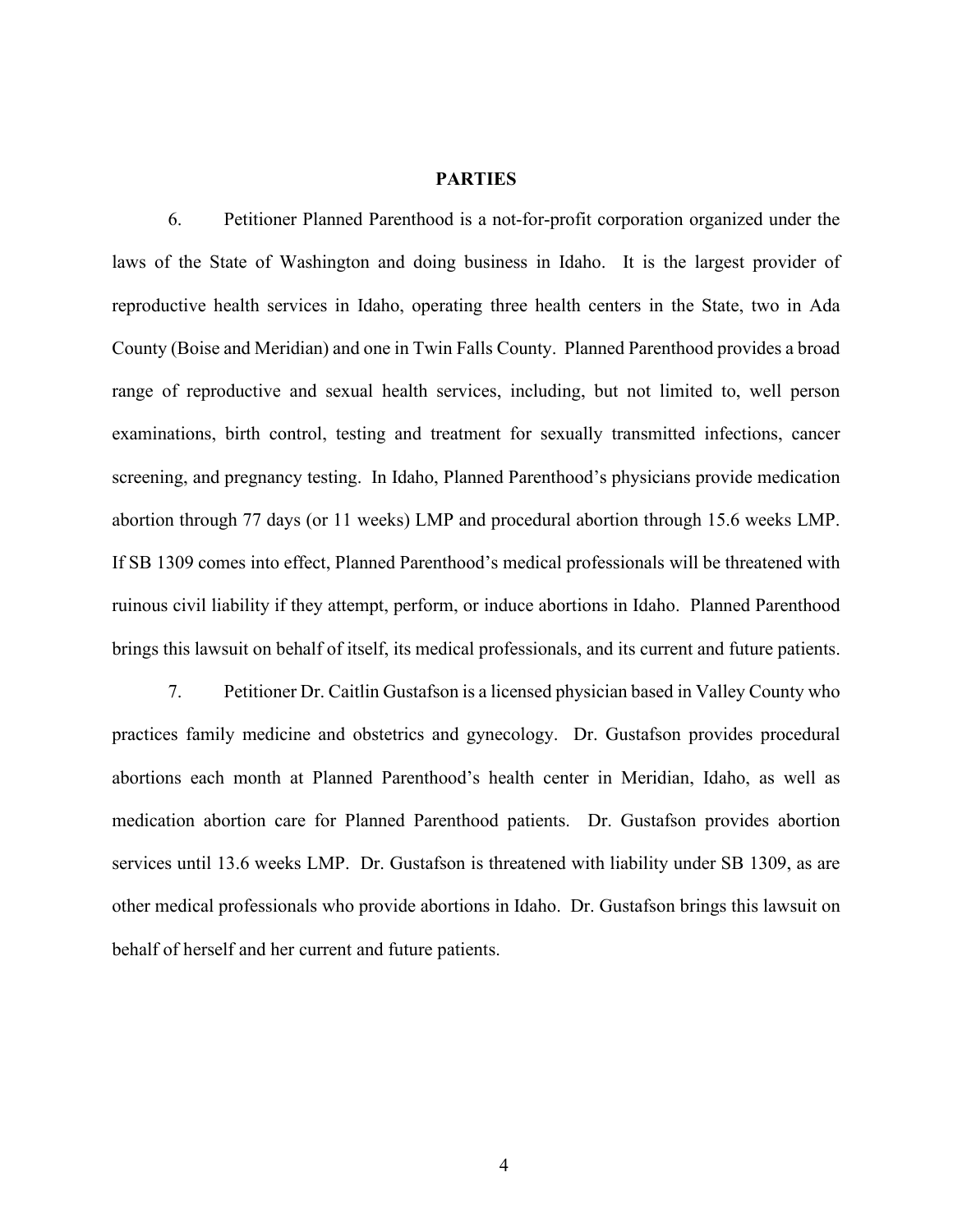8. Respondent the State of Idaho is responsible for upholding the Idaho Constitution. The State of Idaho has enacted SB 1309, which, if it comes into effect, will violate the Idaho Constitution.

# **FACTS COMMON TO ALL CLAIMS**

### *Idaho Senate Bill No. 1309*

9. Under long-established Supreme Court precedent, States may not ban abortion prior to fetal viability. *See Roe v. Wade*, 410 U.S. 113 (1973); *Planned Parenthood v. Casey*, 505 U.S. 833 (1992). But SB 1309, unless blocked, will accomplish just that by allowing ruinous civil penalties to be imposed on any "medical professional" who performs "an abortion on a pregnant woman when a fetal heartbeat has been detected, except in the case of a medical emergency, in the case of rape  $\ldots$ , or in the case of incest." SB 1309 § 3(1).

10. SB 1309 defines "fetal heartbeat" as "embryonic or fetal cardiac activity or the steady and repetitive rhythmic contraction of the fetal heart within the gestational sac." SB 1309 § 1(2). In a typically developing pregnancy, ultrasound can generally detect cardiac activity beginning at approximately six weeks of pregnancy. SB 1309 thus prohibits virtually all abortions after approximately six weeks LMP—before many patients even know they are pregnant. Indeed, for patients with regular menstrual periods, six weeks of pregnancy is only two weeks after the patient's first missed period.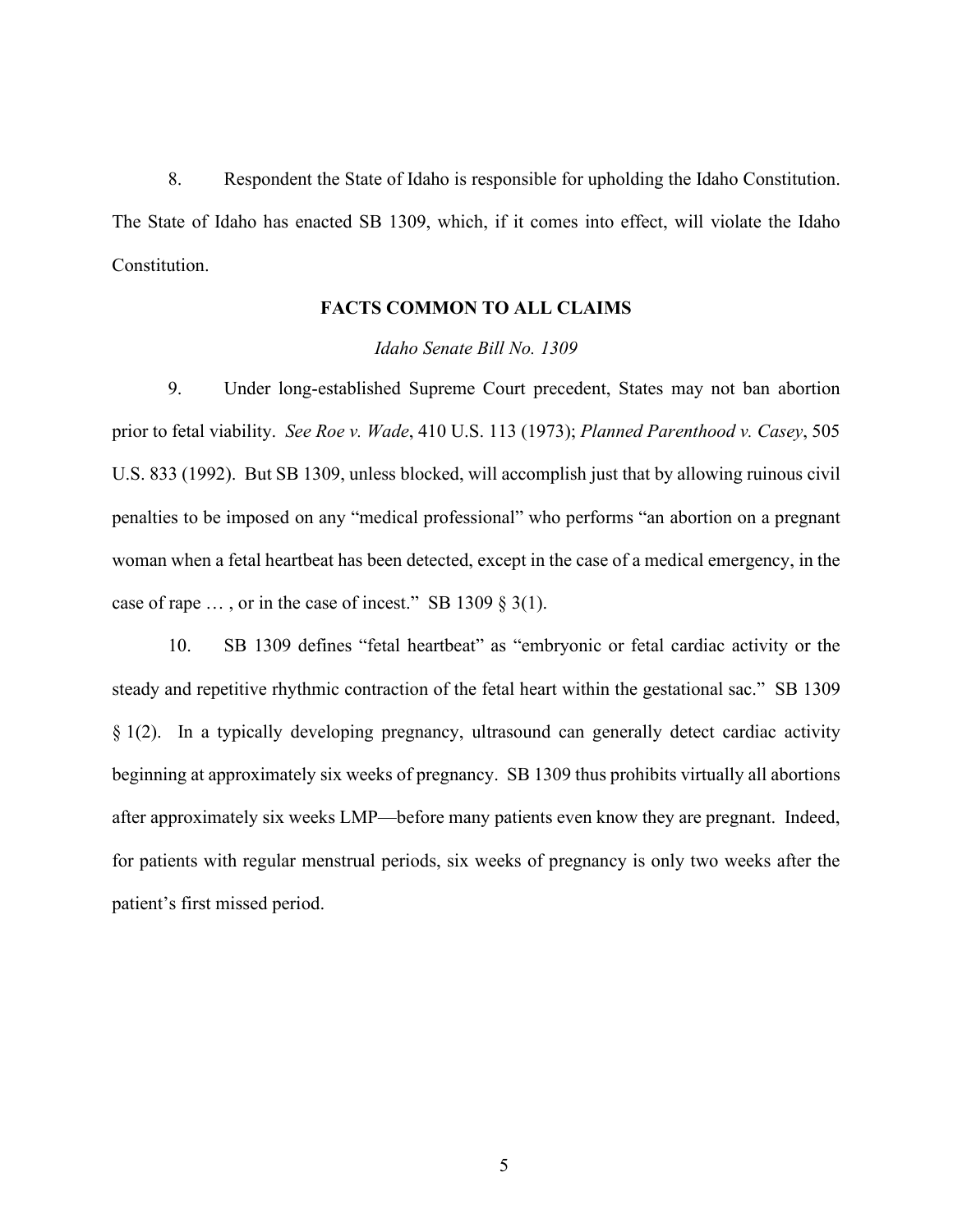11. By prohibiting abortion after approximately six weeks LMP, SB 1309 bans abortion roughly *four months* before viability.<sup>[1](#page-6-0)</sup>

12. The ban has exceedingly narrow exceptions. SB 1309 permits an abortion after approximately six weeks of pregnancy only in the case of a narrowly defined "medical emergency" or in the case of rape or incest, but only if it has been previously reported to law enforcement or (in the case of a minor) to child protective services.

13. Precisely in an attempt to allow an unconstitutional ban on abortion to take effect, SB 1309 strips enforcement power from all executive officials and places it solely in the hands of unaccountable individuals by creating a civil cause of action for "[a]ny female upon whom an abortion has attempted or performed, the father of the preborn child, a grandparent of the preborn child, a sibling of the preborn child, or an aunt or uncle of the preborn child" after "an abortion has been attempted or performed." SB 1309  $\S$  6(1).

14. SB 1309 entitles those plaintiffs to recover: "(a) [a]ll damages from the medical professionals who knowingly or recklessly attempted, performed, or induced the abortion in violation of this chapter; (b) [n]otwithstanding any other provision of law, statutory damages in an amount not less than twenty thousand dollars (\$20,000) from the medical professionals who knowingly or recklessly attempted, performed, or induced an abortion in violation of this chapter; and (c) [c]osts and attorney's fees." SB 1309  $\S$  6(1). Even though Idaho plaintiffs are generally required to show a distinct and palpable injury to establish standing, *see Coeur D'Alene Tribe v.* 

<span id="page-6-0"></span>No embryo is viable at six weeks LMP. A full-term pregnancy is approximately 40 weeks LMP. Viability occurs in a normally developing pregnancy at approximately 24 weeks LMP.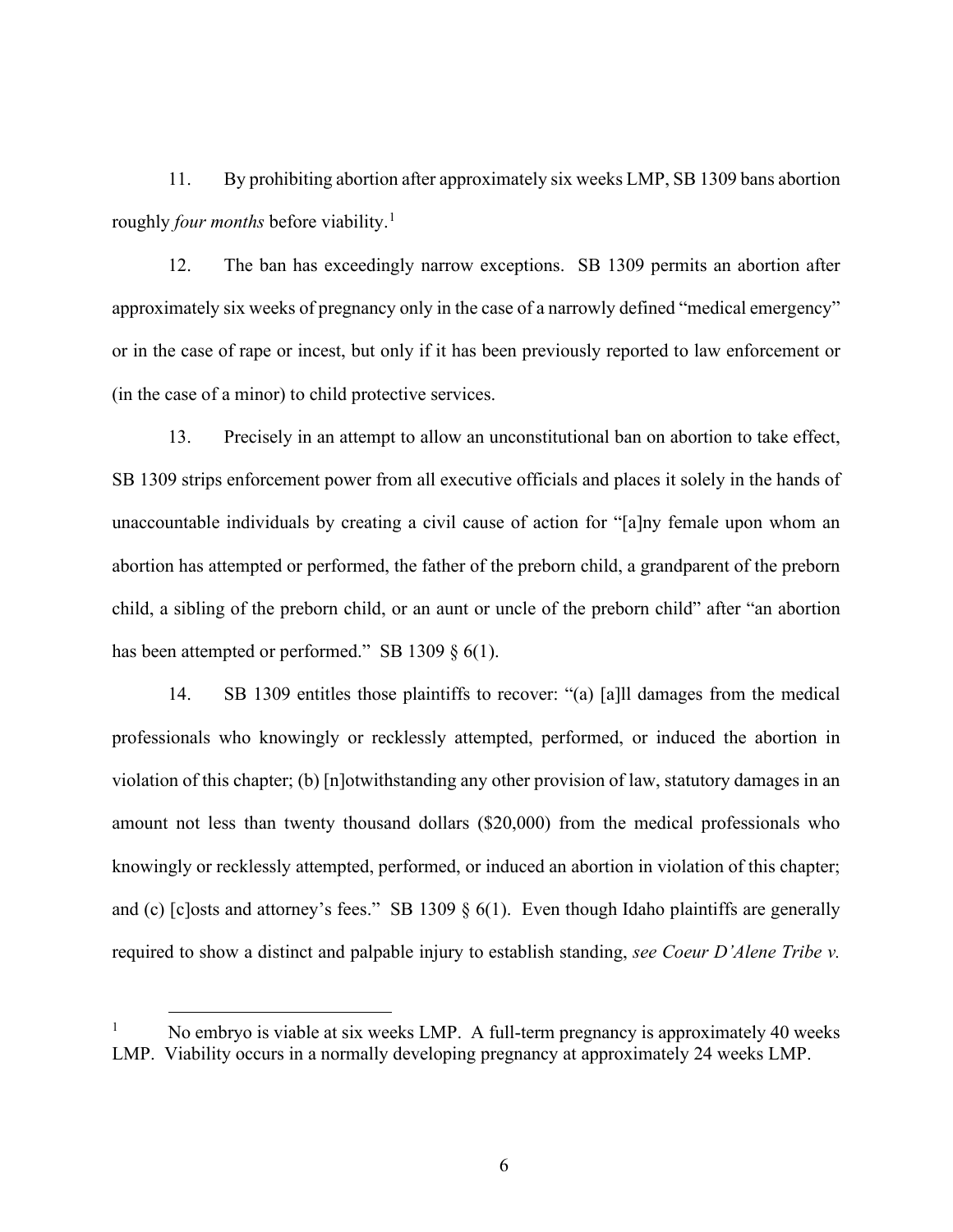*Denney*, 161 Idaho 508, 513 (2015), SB 1309 purports to authorize suit by individuals regardless of any showing that they were injured by the abortion, *see* SB 1309 § 6(1).

15. SB 1309 carves out just one narrow exception to this large class of potential claimants, prohibiting a lawsuit by any person who caused the pregnancy through an act of rape or incest. SB 1309  $\S$  6(3). It nevertheless permits the rapist's family members to file suit.

16. SB 1309 therefore puts an individual's pregnancy and personal abortion decisions at issue in public litigation, irrespective of patients' wishes or consent to treatment.

17. Statutorily specified plaintiffs can sue the medical professionals up to four years following the abortion. SB 1309  $\S$  6(2). This statute of limitations is twice the length of those applicable to Idaho's wrongful death and personal injury statues. *See* Idaho Code § 5-219. This generous statute of limitations, coupled with a potentially minimum bounty of \$20,000 (with no maximum) and the prospect of recovering costs and fees, serves only to encourage civil plaintiffs to file suit, even if frivolous.

18. On the other hand, medical professionals risk severe civil penalties if they attempt, perform, or induce an abortion after approximately six weeks LMP: civil damages of \$20,000 at a minimum with no cap on damages that can be awarded, and no guidance on how courts should calculate damages in excess of \$20,000.

19. Initially, SB 1309 allowed for a single affirmative defense: If the medical professional proved that he or she "reasonably believed, after conducting a reasonable investigation, that … [in] performing or inducing the abortion [the medical professional] had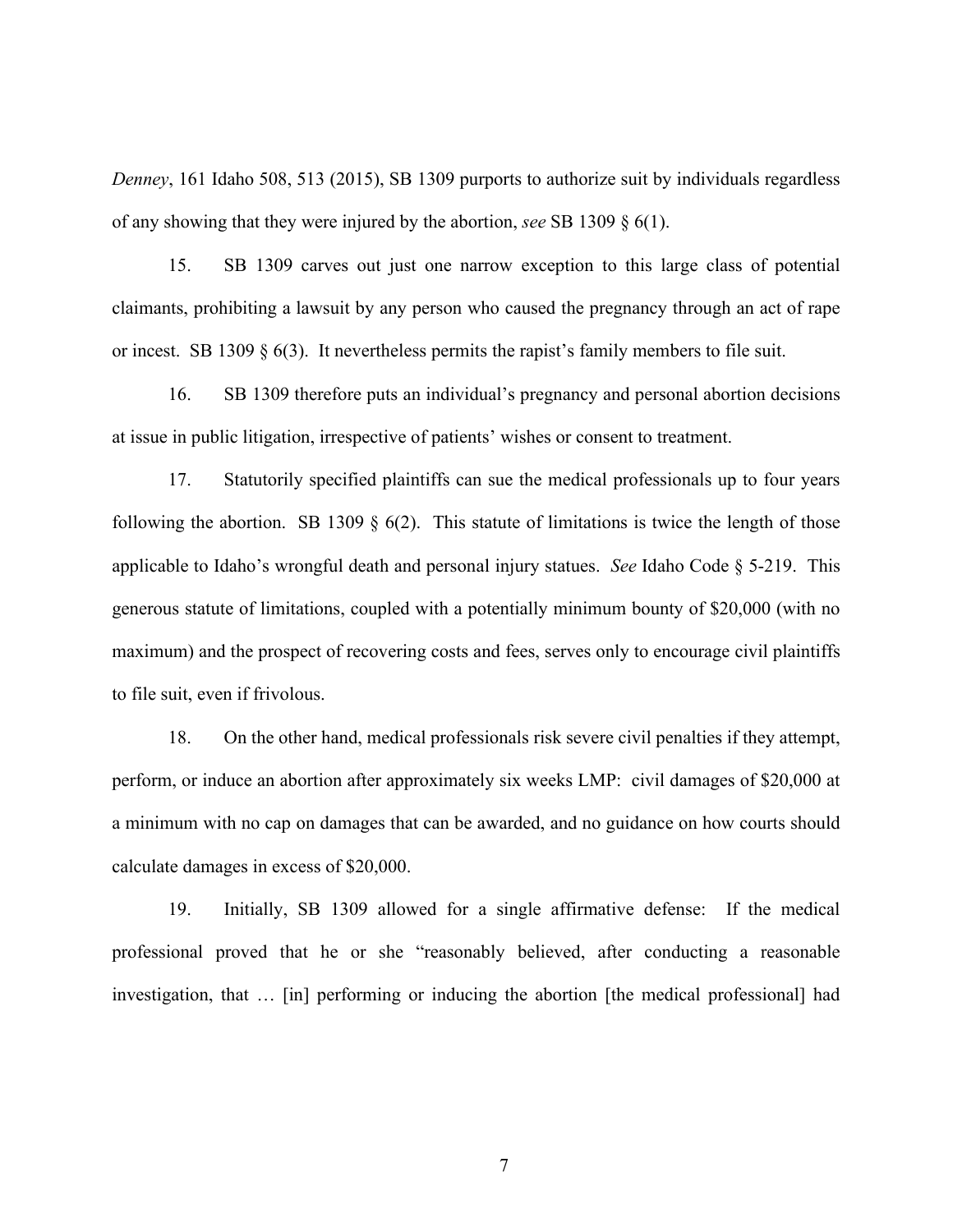complied or would comply with the provisions of" the six-week ban. SB 1309  $\S$  6(5). However, SB 1358, the trailer bill amending SB 1309, eliminated that affirmative defense. SB 1358 § 1(5).

20. Neither the State nor its officials may intervene in an action brought under SB 1309 other than to file an amicus curiae brief. SB 1309 §§ 6(7), 6(8). And "[n]otwithstanding any other provision of law, including chapters 14, 17, and 18, title 54, Idaho Code, the requirements of this section shall be enforced exclusively through the private civil causes of action described." *Id.* § 6(7). Chapters 14, 17, and 18 of Title 54 of the Idaho Code regulate nurses, pharmacists, and physicians and physician assistants, respectively.

21. In 2020, the Legislature enacted a "trigger ban" criminalizing abortion at all stages of pregnancy, to take effect if the Supreme Court "restores to the states their authority to prohibit abortion"—in other words, if *Roe v. Wade* is overturned. *See* Idaho Code § 18-622(1), (2). In 2021, the Legislature enacted a second trigger ban, which effectively prohibits abortions at six weeks of gestation, to take effect if a United States Court of Appeals upholds a similar statute. *See id.* § 18-8804; *id.* § 18-8806 (banning abortions once a "fetal heartbeat" is detected).

22. Not content to wait for those "triggering" events to take place, the Legislature has now enacted SB 1309 to place enforcement of the State's unconstitutional ban exclusively in the hands of private citizens.

23. SB 1309 is no ordinary civil enforcement mechanism. It is embedded in the State's criminal code, yet it explicitly deprives the Executive of the authority to enforce the State's prohibition. Distinct from a tort or any other civil remedy provision, which exists to remedy a wrong done specifically to an individual claimant, SB 1309 exists to dangle a carrot in front of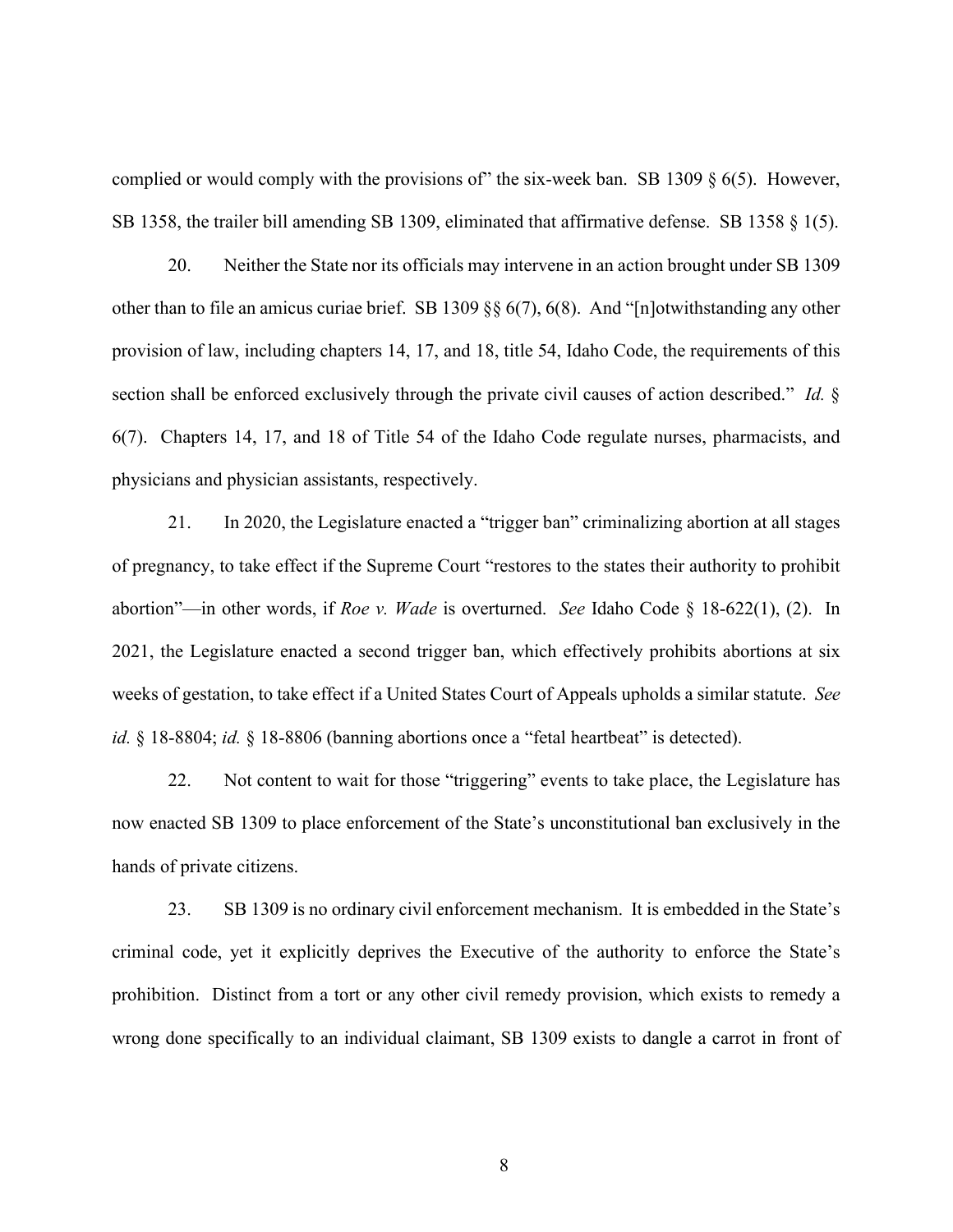ordinary citizens to enforce the State's policies and preferences where the State explicitly cannot, and where some of these citizen enforcers suffer no actual harm. SB 1309's provisions are arbitrary, capricious, unreasonable, and violate numerous provisions of the Idaho Constitution.

24. For these and other reasons, the Idaho Office of the Attorney General informed the Legislature, prior to the bill's enactment, that SB 1309 was likely unconstitutional. The Legislature enacted the statute anyway.

25. Governor Brad Little, on the same day he signed SB 1309 into law, likewise wrote to the President of the Idaho Senate to express his view that SB 1309 was likely unconstitutional. Governor Little predicted that SB 1309's "novel enforcement mechanism will in short order be proven unconstitutional and unwise," in part, because "[d]eputizing private citizens to levy hefty monetary fines on the exercise of a disfavored but judicially recognized constitutional right for the purpose of evading court review undermines our collective form of government and weakens our collective liberties."

26. Absent the Court's intervention, SB 1309's regime will go into effect on April 22, 2022.

### *Idaho Senate Bill No. 1309's Effects on Petitioners and Their Patients*

27. As detailed above, health care providers face prohibitive statutory damages (as well as fees) if they violate SB 1309. SB 1309 therefore leaves Petitioners no choice but to cease providing abortions after approximately six weeks of pregnancy in Idaho, undermining their mission to provide affordable, comprehensive reproductive health care, including to patients from underserved Idaho communities.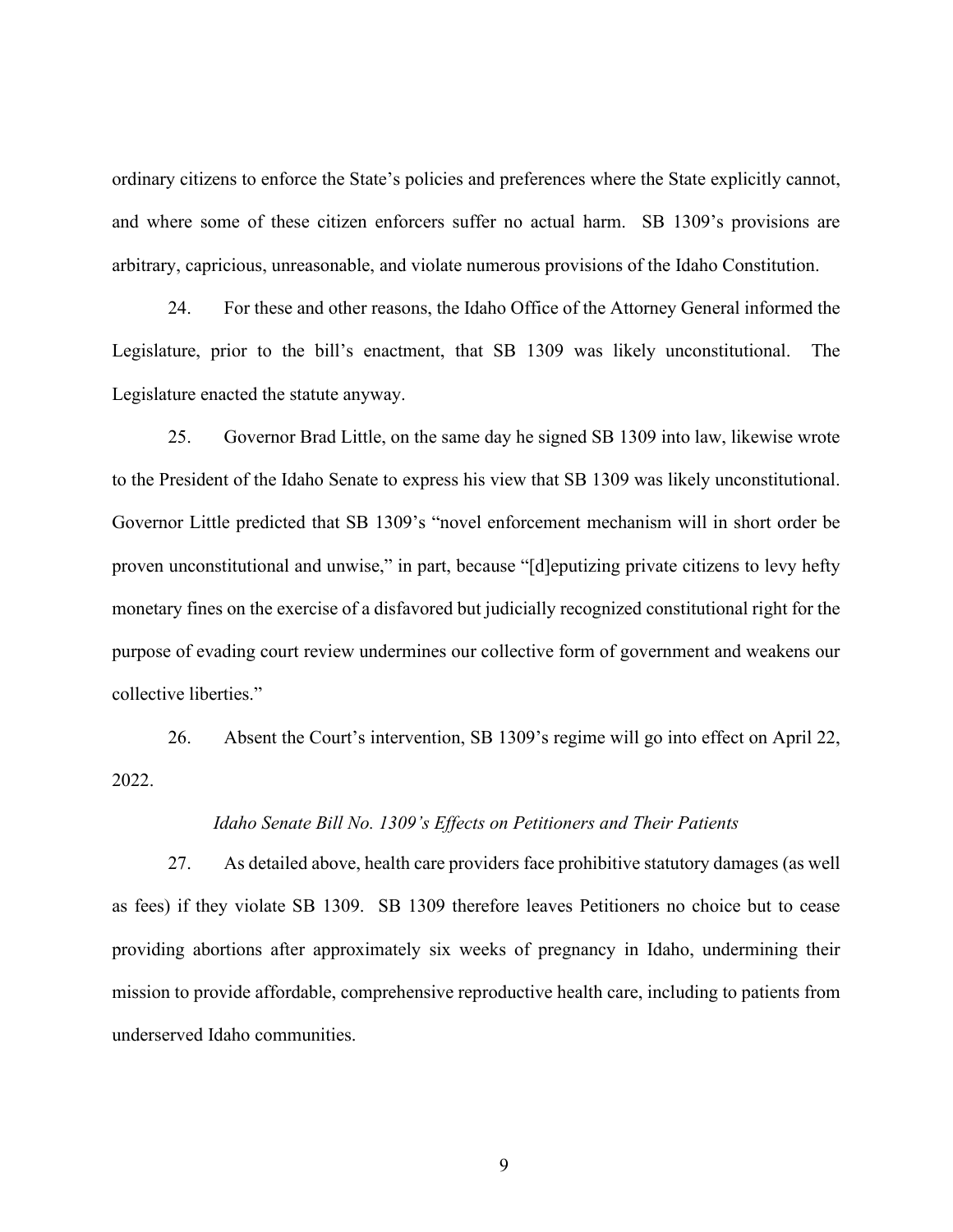28. Petitioners provide the overwhelming majority of all abortion services in Idaho. Consequently, Petitioners' cessation of abortion services in the State at approximately six weeks LMP will be devastating to the people of Idaho.

29. Access to abortion is critically important for pregnant persons who face unwanted pregnancies. Those seeking an abortion do so for a variety of deeply personal reasons, including familial, medical, and financial ones. Deciding whether to keep or end a pregnancy implicates a person's core religious beliefs, values, and family circumstances.

30. Some people have abortions because it is not the right time to have a child or to add to their families—a majority of abortion patients already have at least one child. Some want to pursue their education; some lack the economic resources or level of partner support or stability needed to raise children; some will be unable to care adequately for their existing children or their ill or aging parents if they increase their family size. Others end a pregnancy to be able to leave an abusive partner. Some people seek abortions to preserve their life or health or because of a diagnosed fetal medical condition; some, because they have become pregnant as a result of rape or incest; and others, because they decide not to have children at all.

31. People who want an abortion generally seek one as soon as possible, but many face logistical challenges that can delay access to care. Idaho is a large and mostly rural State, with high rates of low-income and uninsured residents and with much of its population living in medically underserved areas. Idaho is also home to five federally recognized tribal reservations, within which the majority of Idaho's Native American population resides. Without access to abortion in Idaho, patients will be forced to travel extraordinary distances out of State, and to incur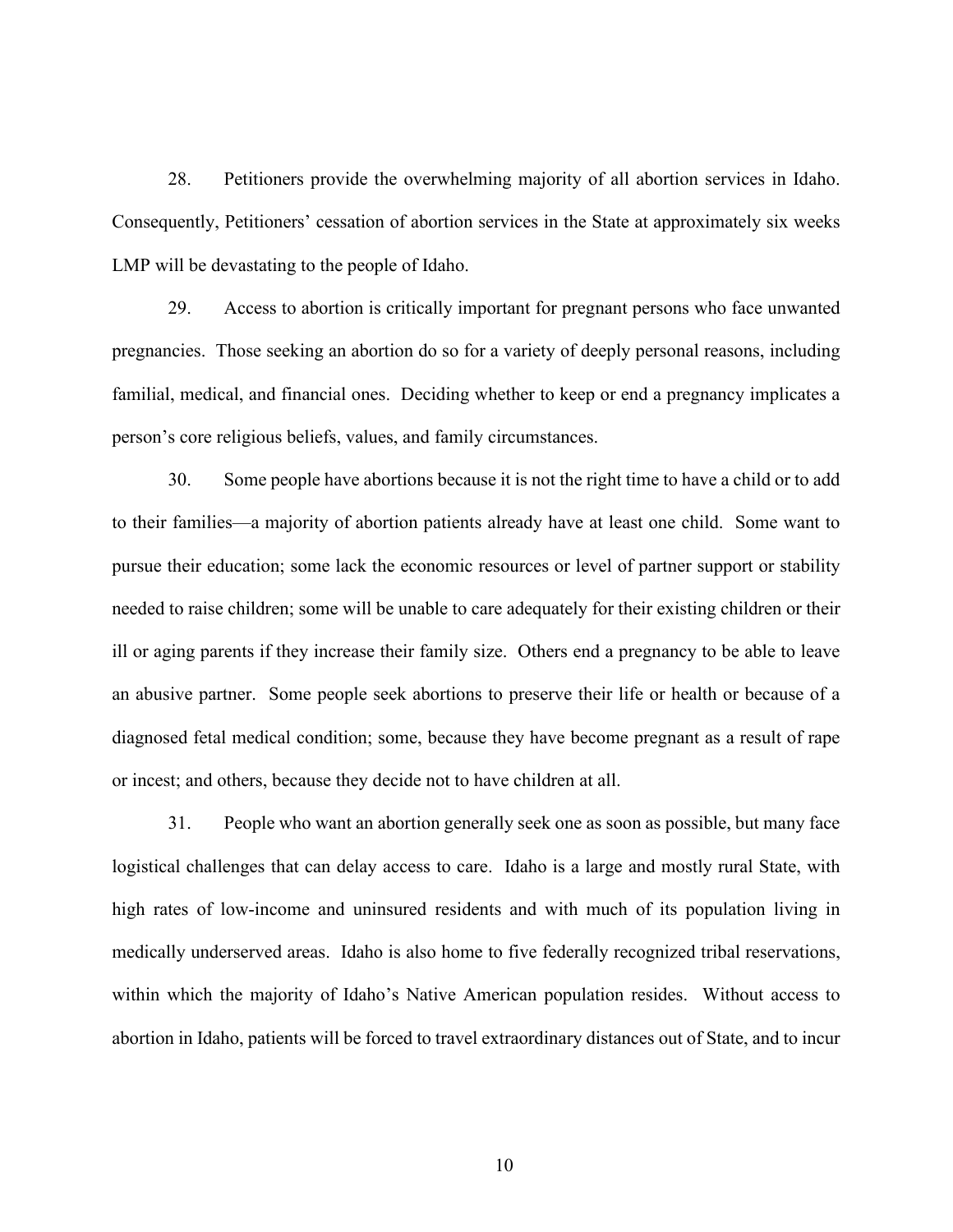additional costs—a daunting and prohibitive obstacle for many. Of the providers that are currently available, the nearest would be in Salt Lake City, Utah (340 miles one-way from Boise, 220 miles one-way from Twin Falls), Reno, Nevada (420 miles one-way from Boise, 450 miles one-way from Twin Falls), Bend, Oregon (319 miles one-way from Boise, 444 miles one-way from Twin Falls), Kennewick, Washington (288 miles one-way from Boise, 414 miles one-way from Twin Falls) and Walla Walla, Washington (250 miles one-way from Boise, 380 miles one-way from Twin Falls).

32. Anyone seeking an abortion will likely need to gather more money to cover higher travel costs (not just for gas but potentially also for overnight lodging and more meals), might lose additional income from taking time off work, and will have a harder time obtaining substitute care for a child or other family member. For some, these heightened challenges will be impossible to overcome; for others, they will appreciably delay their access to an abortion. These challenges are especially serious for people with lower incomes, who are already medically underserved and constitute a substantial portion of Petitioners' patients.

33. Due to a combination of factors, including relative lack of access to medical services and difficulty accessing and affording contraceptives, those with lower incomes have more unintended pregnancies, and therefore higher abortion rates, than those with higher incomes. Nearly 75% of pregnant persons who seek abortions nationwide have poverty-level incomes.

34. Furthermore, delay in accessing abortion poses significant health risks because, although abortion is very safe, the health risk associated with an abortion increases with gestational age. Delay also increases medical costs because the cost of an abortion procedure increases as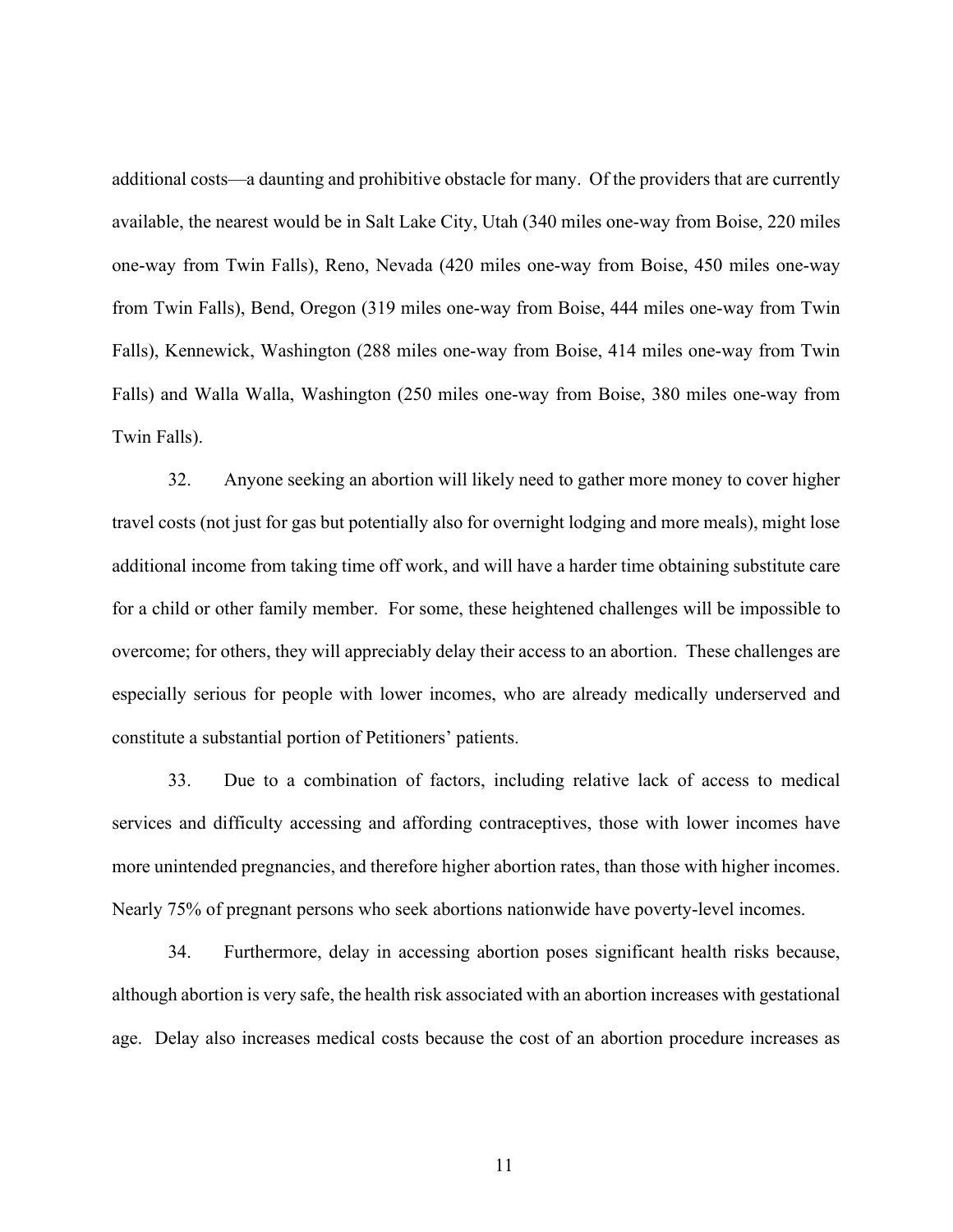gestational age increases. Someone seeking an abortion can fall into a vicious cycle of delaying while gathering funds only to find that procedures later in pregnancy are more expensive than anticipated, requiring further delay. In the worst-case scenario, the person may be so delayed by the challenges of having to travel hundreds of miles that they time out of care altogether and are forced to carry a pregnancy to term against their will. This may put patients at even greater risk: Nationally, more than seven hundred women die from pregnancy-related complications every year, and the risk of death is particularly acute for indigenous people (who are more than twice as likely to die from pregnancy-related complications than white people) and for people of color (who are nearly four times as likely to die from pregnancy-related complications than white people).

35. Consequently, SB 1309 will put many pregnant people in Idaho to a difficult choice: carry the pregnancy to term, attempt to self-manage an abortion without access to accurate medical information, or undertake burdensome, time-consuming, and expensive travel to a different State.

36. Being forced to continue a pregnancy against one's will jeopardizes a person's physical, mental, and emotional health, as well as the stability and well-being of their family, including existing children.

37. For people experiencing intimate partner violence, being forced to continue pregnancy also often exacerbates the risk of violence and further tethers the pregnant person to their abuser. In addition, the ban will add to the anguish of patients and their families who receive fetal diagnoses that are incompatible with sustained life after birth—forcing patients to carry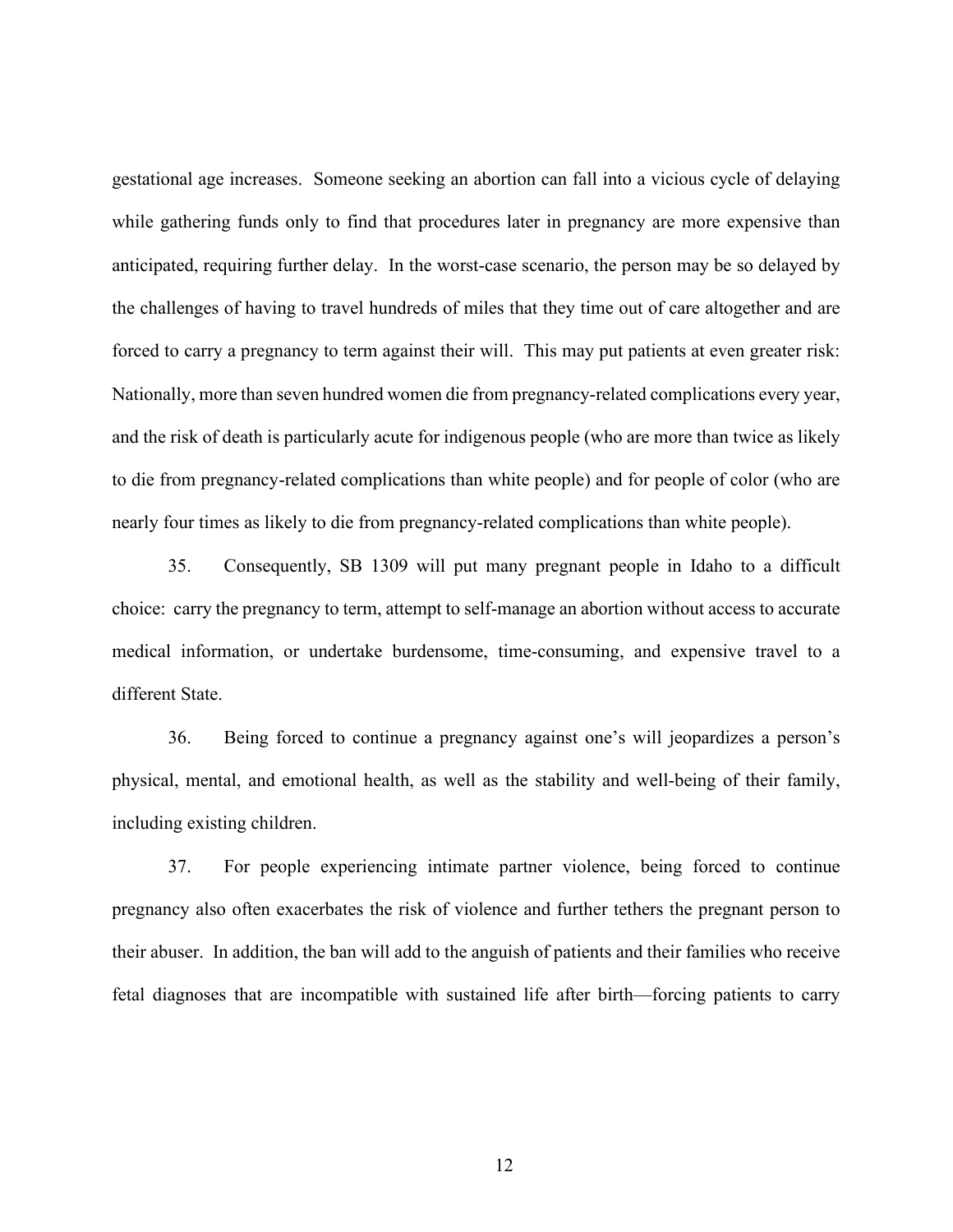doomed pregnancies for months and suffer the physical and emotional pains of labor and delivery, knowing all the while that their child will not survive.

38. SB 1309 will therefore impose severe and irreparable harm on Petitioners and their patients.

# **CLAIMS FOR RELIEF**

#### **I.**

### **SB 1309 Violates The Separation Of Powers Doctrine Under The Idaho Constitution**

39. Petitioners incorporate the preceding paragraphs.

40. The Idaho Constitution establishes "three distinct departments" of government: the "legislative, executive and judicial." Idaho Const. art. II, § 1.

41. "[N]o person or collection of persons charged with the exercise of powers properly belonging to one of these departments shall exercise any powers properly belonging to either of the others, except as in this constitution expressly directed or permitted." Idaho Const. art. II, § 1.

42. The Idaho Constitution vests the "supreme executive power of the state … in the governor, who shall see that the laws are faithfully executed." Idaho Const. art. IV,  $\S$  5. Thus, "[e]nforcing the law of this state is a constitutionally mandated executive department function." *Mead v. Arnell*, 117 Idaho 660, 667 (1990).

43. In enacting SB 1309, the Idaho Legislature has attempted to strip the Idaho Executive of its authority and duty to ensure that the laws are faithfully executed.

44. SB 1309 creates a civil cause of action incentivizing ordinary citizens to sue medical professionals in order to enforce the state's criminal prohibition on abortion—a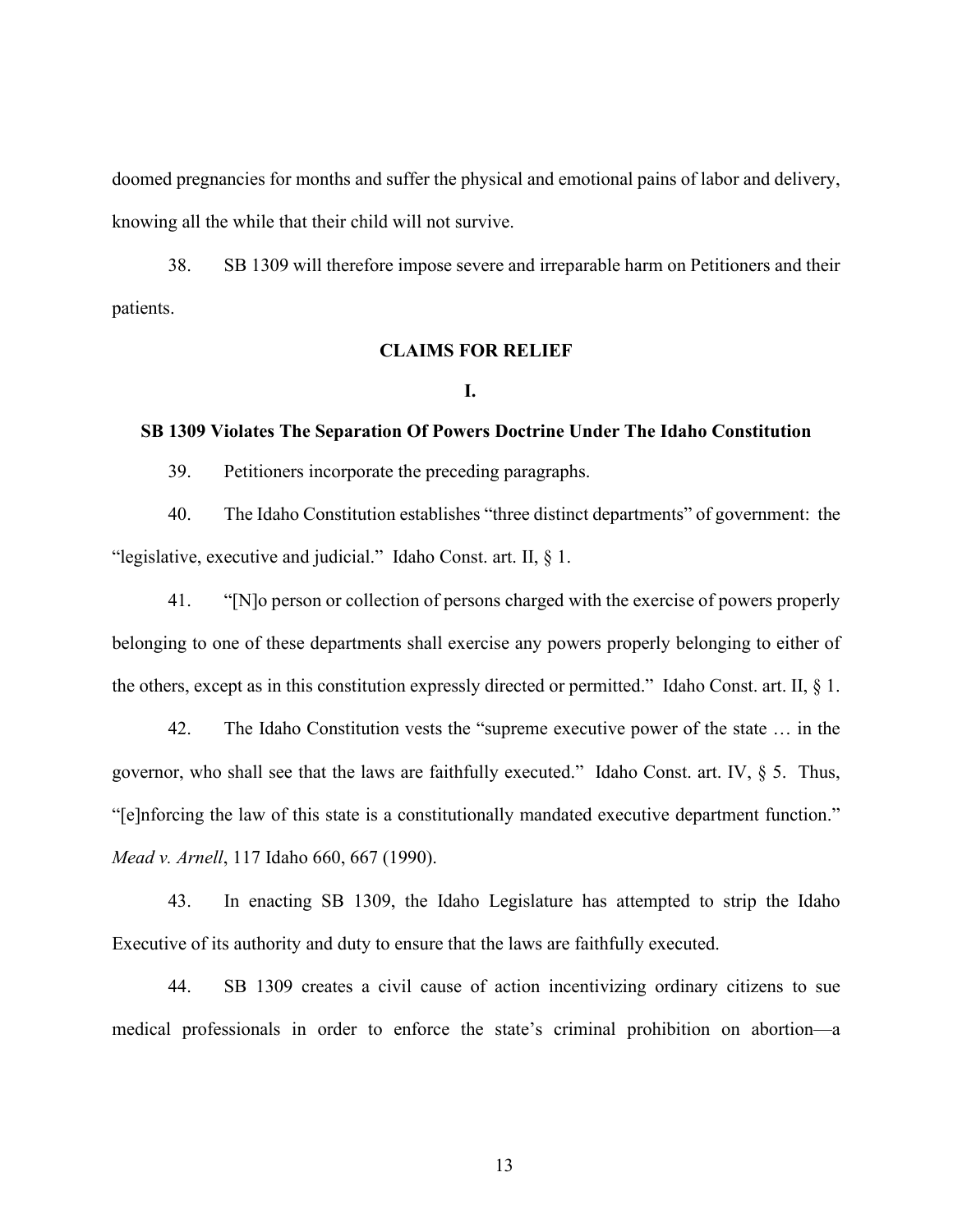prohibition which is not yet in effect because it is patently unconstitutional. At the same time, SB 1309 provides that the civil liability it creates shall be enforced exclusively through those private civil causes of action. SB 1309 explicitly strips executive officers of the enforcement power and discretion constitutionally entrusted to them. SB 1309 is a brazen, naked, and unlawful attempt by the Idaho Legislature to encroach upon and strip the Idaho executive branch of its core power and discretion.

**II.**

# **SB 1309 Violates The Prohibition Against "Special" Laws In Article III, Section 19 Of The Idaho Constitution**

45. Petitioners incorporate the preceding paragraphs.

46. The Idaho Constitution prohibits the Legislature from passing "local or special laws" that, as relevant here, "[r]egulat[e] the practice of the courts of justice." Idaho Const. art. III, § 19.

47. A law is "special" if it "is arbitrary, capricious, or unreasonable." *Citizens Against Range Expansion v. Idaho Fish and Game Dep't*, 153 Idaho 630, 636 (2012).

48. SB 1309 regulates the practice of the courts of justice because it allows—and even incentivizes—certain unharmed plaintiffs to sue on a legislatively preferred cause of action with anomalous procedural features.

49. And SB 1309 is "special" because it alters litigation rules to treat a classified group of litigants in an unreasonable manner. It permits non-injured parties to sue in derogation of Idaho standing law; imposes mandatory damages with no statutory maximum; doubles the statute of limitations for materially indistinguishable claims; and strips the Executive of its ordinary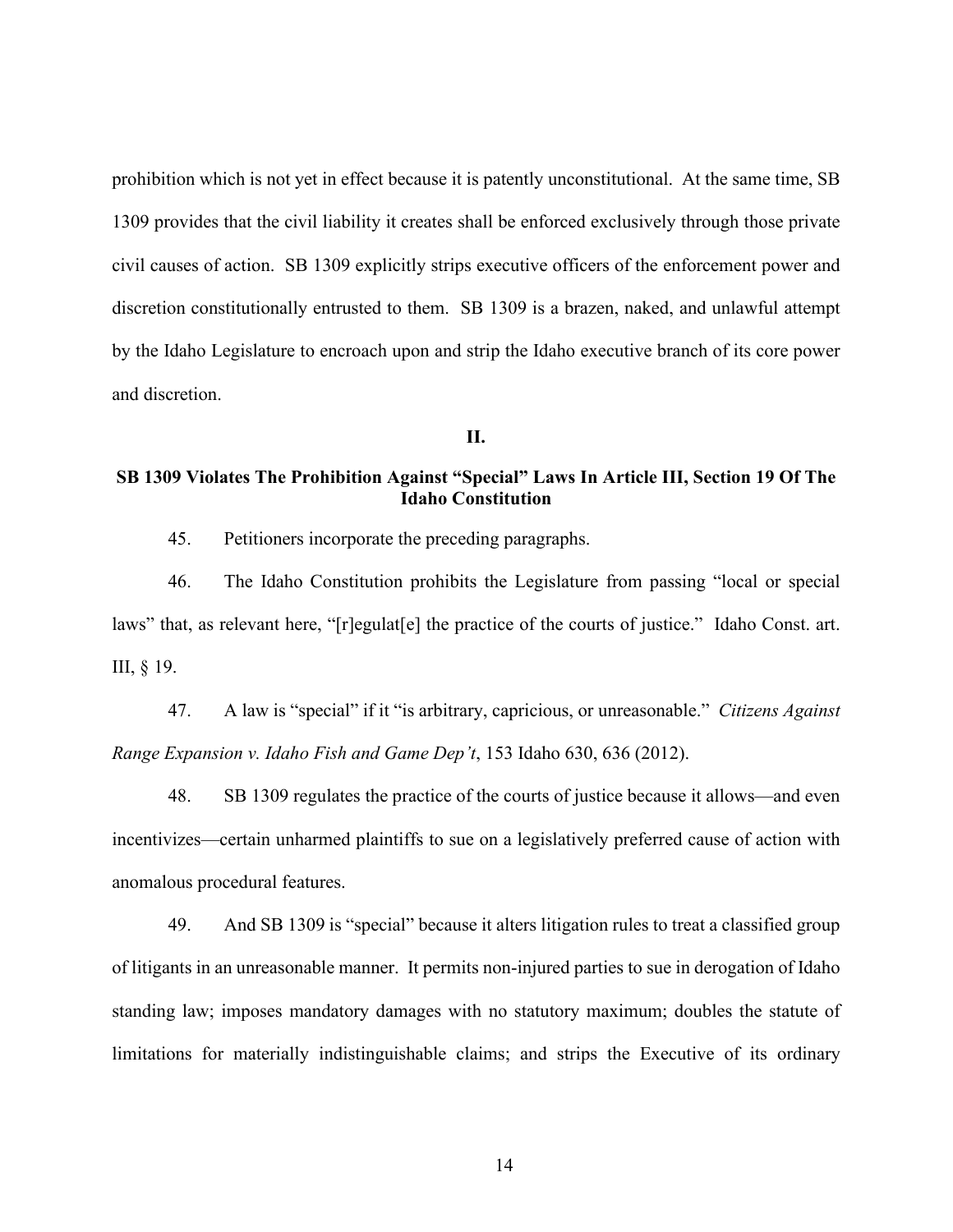enforcement authority for criminal prohibitions. It was enacted to erase a recognized constitutional right and to avoid judicial review.

**III.**

#### **SB 1309 Violates The Right To Informational Privacy Under The Idaho Constitution**

50. Petitioners incorporate the preceding paragraphs.

51. The Idaho Constitution, like the United States Constitution, ensures that citizens have the right to be left alone. Idaho Const. art. I, §§ 1, 2, 17, 21.

52. Individuals have the right to determine for themselves when, how, and to what extent private medical information about them is communicated to others. *Cowles Pub. Co. v. Kootenai Cty. Bd. of Cty. Comm'rs,* 144 Idaho 259, 265 (2007).

53. SB 1309 violates this right by permitting any claimant to place a patient's pregnancy and personal abortion decision at issue in public litigation against the patient's will. *See* SB 1309 § 6.

#### **IV.**

### **SB 1309 Denies Due Process Under The Idaho Constitution By Imposing Excessive And Vague Penalties**

54. Petitioners incorporate the preceding paragraphs.

55. The Idaho Constitution guarantees due process of law. *See* Idaho Const. art. I, § 13 ("No person shall … be deprived of life, liberty, or property without due process of law."). This requires that the relevant state law "demonstrate a definiteness and certainty sufficient to permit a person to conform his conduct thereto." *Voyles v. City of Nampa*, 97 Idaho 597, 599 (1976). Statutes must be sufficiently definite to give "people of ordinary intelligence a reasonable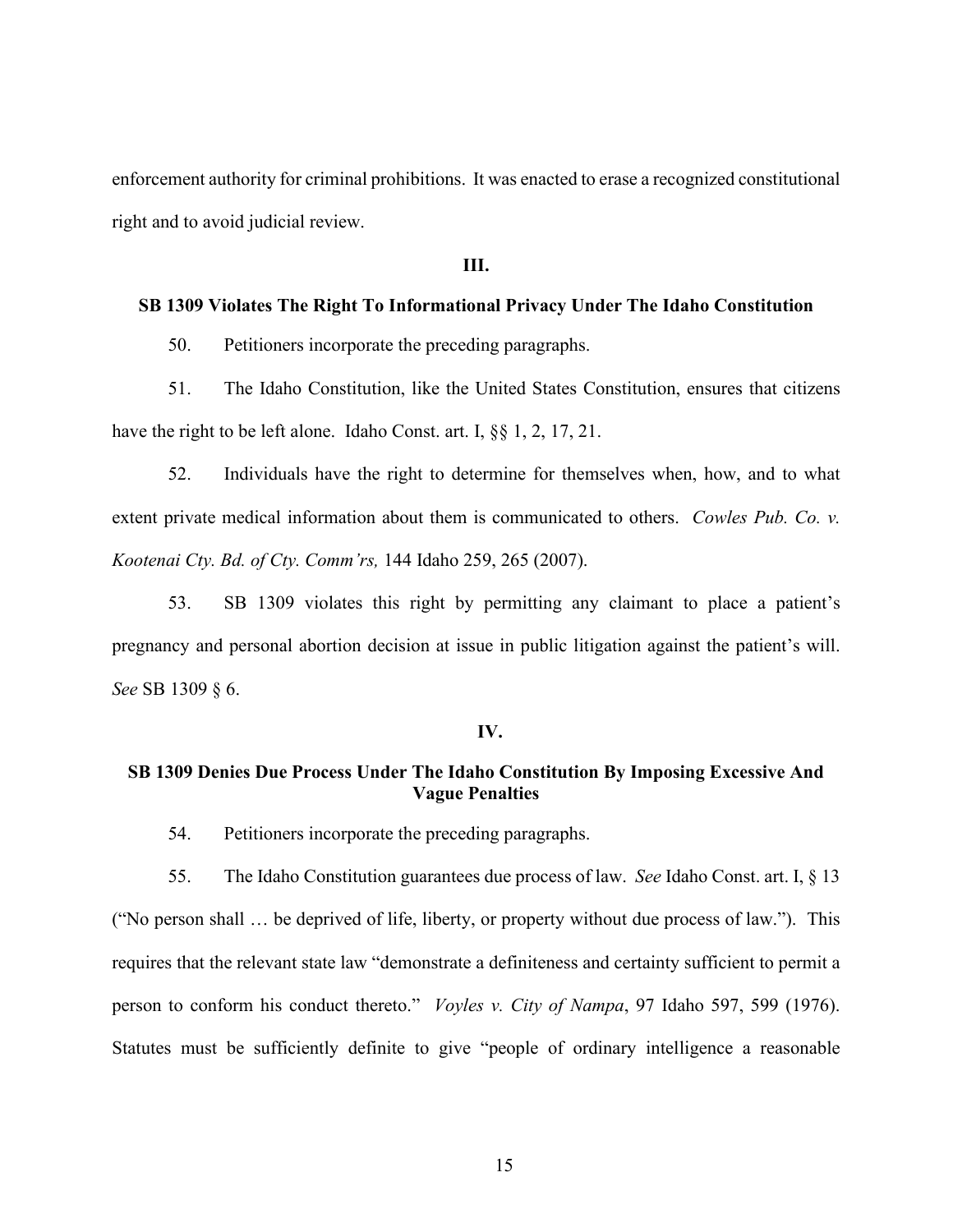opportunity to know what is prohibited" and to "avoid arbitrary and discriminatory enforcement." *State v. Leferink*, 133 Idaho 780, 783 (1999). And due process requires "fair notice not only of the conduct that will subject [a person] to punishment, but also of the severity of the penalty that a State may impose." *State v. Gorringe*, 481 P.3d 723, 730 (Idaho 2021).

56. SB 1309 is unconstitutionally vague because it does not provide fair notice regarding the severity of the penalties that may accompany a violation. SB authorizes statutory damages of at least \$20,000—but it provides no maximum or any guidance as to how statutory damages are to be calculated.

57. SB 1309 also offends due process because it empowers arbitrary and discriminatory enforcement by authorizing private individuals to enforce quasi-criminal state law in violation of clearly established constitutional rights. Its excessive statutory damages incentivize plaintiffs to force abortion providers into court to defend themselves without the typical legal, procedural, and practical controls that traditionally provide a check on government enforcement.

58. SB 1309 therefore deprives abortion providers of the due process rights guaranteed to them under the Idaho Constitution.

### **V.**

# **SB 1309 Violates The Equal Protection Clause Of The Idaho Constitution Because Of Its Disparate Treatment Of Abortion Providers**

59. Petitioners incorporate the preceding paragraphs.

60. The Idaho Constitution requires that "all persons in like circumstances should receive the same benefits and burdens of the law." *Alpine Vill. Co. v. City of McCall*, 154 Idaho 930, 937 (2013); *see also* Idaho Const. art. I, §§ 1, 2.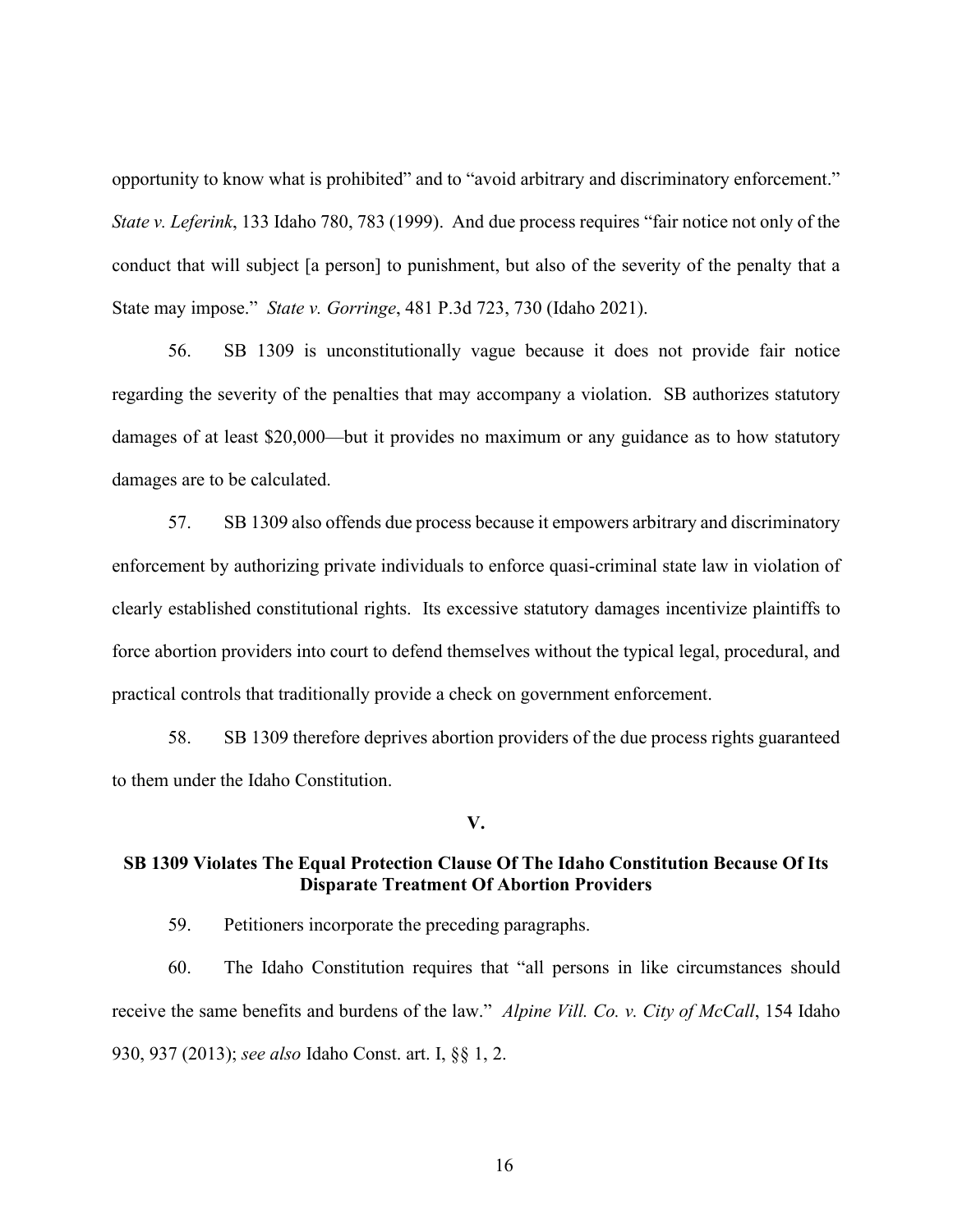61. SB 1309's civil enforcement mechanism creates a cause of action that is significantly different from other civil actions that can be brought against medical providers for violation of other state laws. It also treats abortion providers differently from all other defendants in the State's civil litigation process.

62. SB 1309 subjects abortion providers to ruinous monetary penalties through a civil enforcement scheme designed to prevent judicial review and to provide abortion providers with no way to ensure a fair defense. It empowers private individuals to enforce its harsh terms regardless of whether those individuals can show they were harmed by the abortion. It tilts the scales of justice decidedly in favor of claimants and against abortion providers and fails to treat abortion providers the same as similarly situated medical providers or even the same as other defendants in civil litigation.

#### **VI.**

# **SB 1309 Violates The Idaho Constitution By Denying The Fundamental Right To Privacy In Making Intimate Familial Decisions**

63. Petitioners incorporate the preceding paragraphs.

64. The Idaho Constitution guarantees that "[n]o person shall be … deprived of life, liberty or property without due process of law." Idaho Const. art. I, § 13. The Idaho Constitution's due process clause is at least as protective as the federal constitution's due process clause. Therefore, SB 1309 violates the Idaho Constitution's due process clause because it will leave Idaho patients without access to pre-viability abortion.

65. The Idaho Constitution also independently contains protections that establish a fundamental right to privacy in making intimate familial decisions.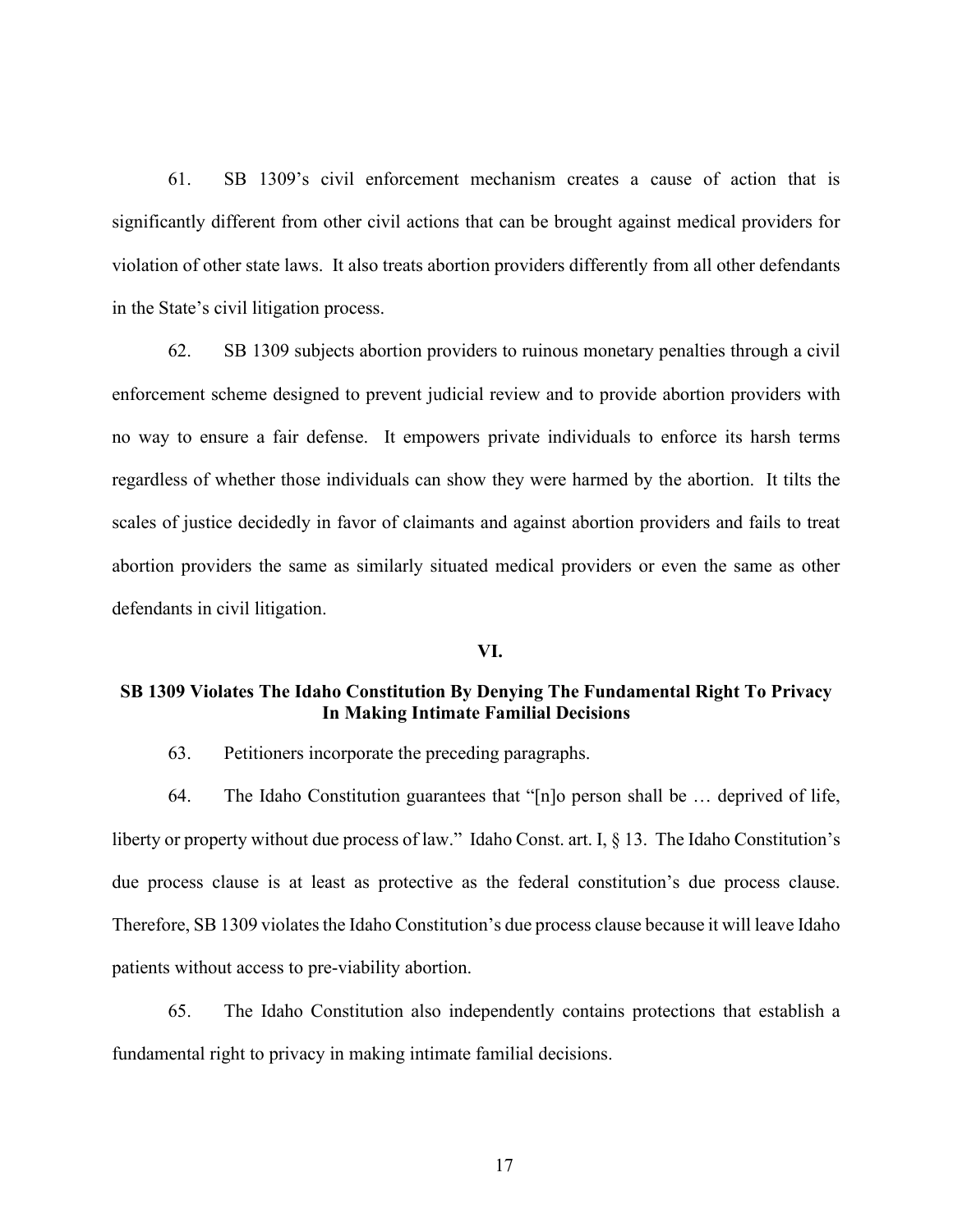66. The Idaho Constitution guarantees that "[a]ll men are by nature free and equal, and have certain inalienable rights, among which are enjoying and defending life and liberty; acquiring, possessing and protecting property; pursuing happiness and securing safety." Idaho Const. art. I, § 1.

67. The Idaho Constitution protects "[t]he right of the people to be secure in their persons, houses, papers and effects against unreasonable searches and seizures." Idaho Const. art I, § 17.

68. The Idaho Constitution makes clear that its "enumeration of rights shall not be construed to impair or deny other rights retained by the people." Idaho Const. art. I, § 21.

69. This Court is "free to interpret" the Idaho Constitution "as more protective of the rights of Idaho citizens than the United States Supreme Court's interpretation of the federal constitution." *State v. Guzman*, 122 Idaho 981, 987 (1992). As this Court has recognized for almost fifty years, the right to procreation is a fundamental right under the Idaho Constitution. *See Newlan v. State*, 96 Idaho 711, 713 (1975); *Tarbox v. Tax Comm'n of the State of Idaho*, 107 Idaho 957, 960 n.1 (1984); *Idaho Schs. for Equal Educ. Opportunity v. Evans*, 123 Idaho 573, 582 (1993). This Court long ago held that Article I, §§ 1 and 21 of the Idaho Constitution protect some degree of personal autonomy. *See Murphy v. Pocatello School District No. 25*, 94 Idaho 32, 38 (1971). And, in the analogous area of search and seizure law, the Idaho Constitution is more protective than the U.S. Constitution. *See, e.g.*, *State v. Donato*, 135 Idaho 469, 472 (2001). Privacy in making intimate familial decisions is, therefore, a fundamental right protected by this Constitution. SB 1309 violates this right.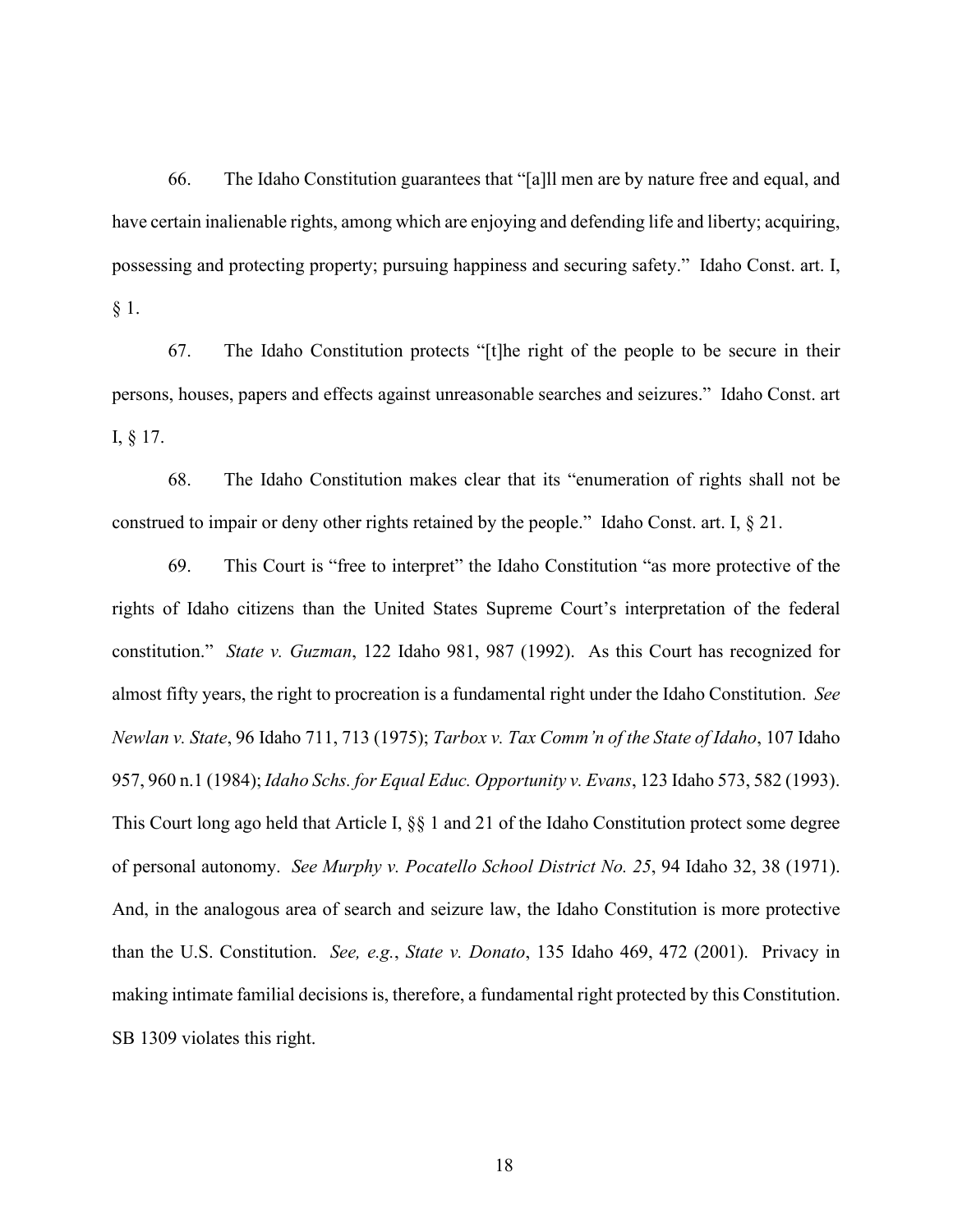### **PRAYER FOR RELIEF**

Petitioners respectfully request that this Court grant the following emergency relief as soon as possible and no later than April 21, 2022, as SB 1309 takes effect the next day:

- (a) Declare that Idaho Senate Bill No. 1309 violates the Idaho Constitution because it:
	- a. violates the separation of powers doctrine under Article II, § 1;
	- b. violates the prohibition against "special" laws under Article III, § 19;
	- c. violates the right to informational privacy protected under Article I, §§ 1, 2, 17, and 21;
	- d. violates the due process clause under Article I,  $\S$  13 by imposing excessive and vague penalties;
	- e. violates the equal protection clause under Article I, §§ 1 and 2 by imposing disparate treatment on abortion providers; and
	- f. violates the fundamental right to privacy in making intimate familial decisions, protected under Article I, §§ 1, 13, 17, and 21.
- (b) Issue a preemptory writ of prohibition forbidding Idaho courts from giving effect to SB 1309.
	- (c) Award to Petitioners their attorneys' fees and costs.
	- (d) Award such other and further relief as this Court shall deem just and reasonable. Dated on this 29th day of March, 2022.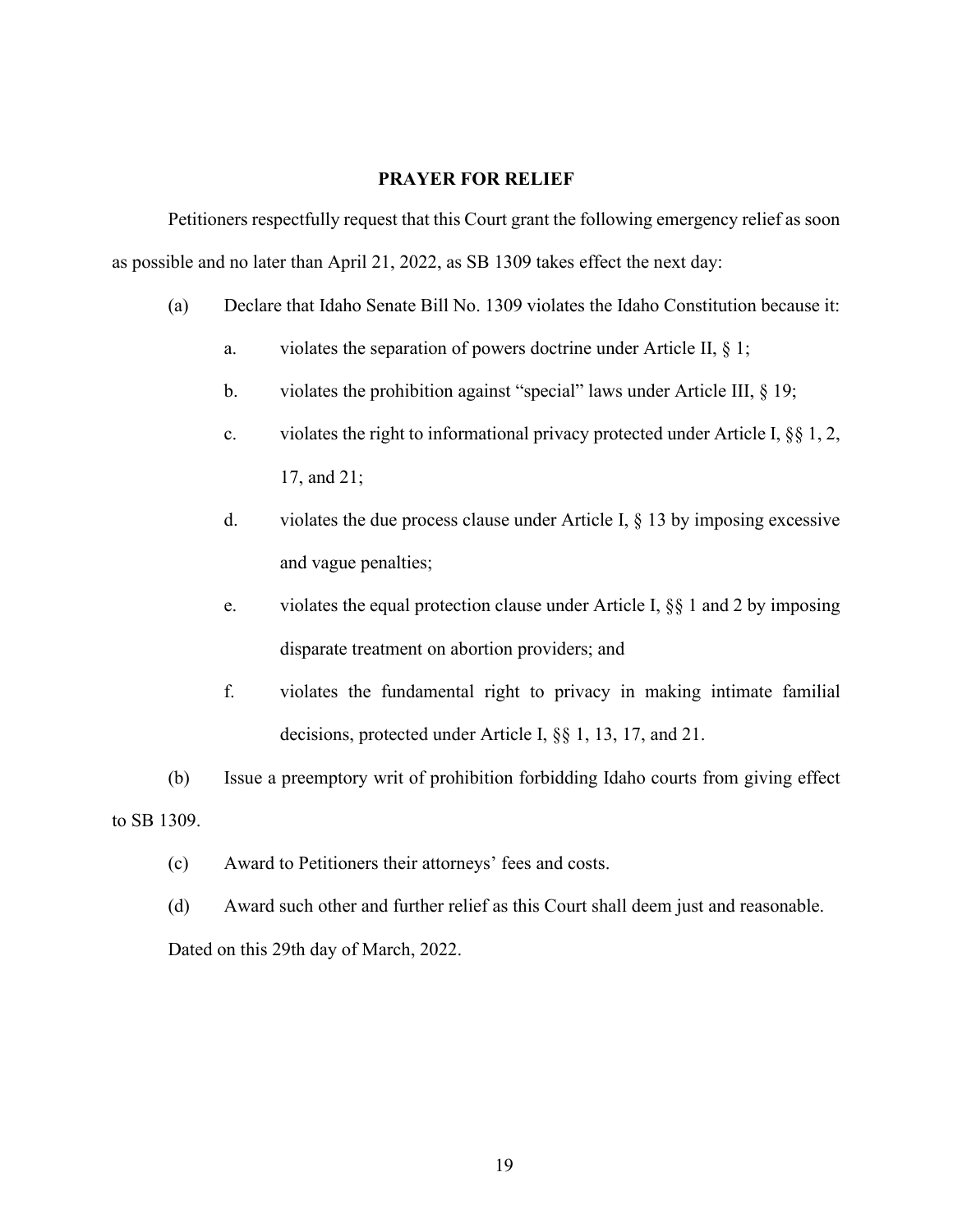Respectfully submitted,

/s/ Michael J. Bartlett

MICHAEL J. BARTLETT BARTLETT & FRENCH LLP 1002 W Franklin St. Boise, Idaho 83702 208-629-2311 208-629-2460 (fax) michael@bartlettfrench.com

ALAN E. SCHOENFELD\* MICHELLE N. DIAMOND\* RACHEL E. CRAFT\* CINDY Y. PAN\* SAMUEL J. MCHALE\* WILMER CUTLER PICKERING HALE AND DORR LLP 7 World Trade Center New York, NY 10007 (212) 230-8800 (212) 230-8888 (fax) alan.schoenfeld@wilmerhale.com michelle.diamond@wilmerhale.com rachel.craft@wilmerhale.com cindy.pan@wilmerhale.com sam.mchale@wilmerhale.com

JOSEPH H. ROSENBERG\* ANN E. HIMES\* WILMER CUTLER PICKERING HALE AND DORR LLP 1875 Pennsylvania Avenue NW Washington, DC 20006 (212) 663-6138 (202) 663-6363 (fax) joseph.rosenberg@wilmerhale.com annie.himes@wilmerhale.com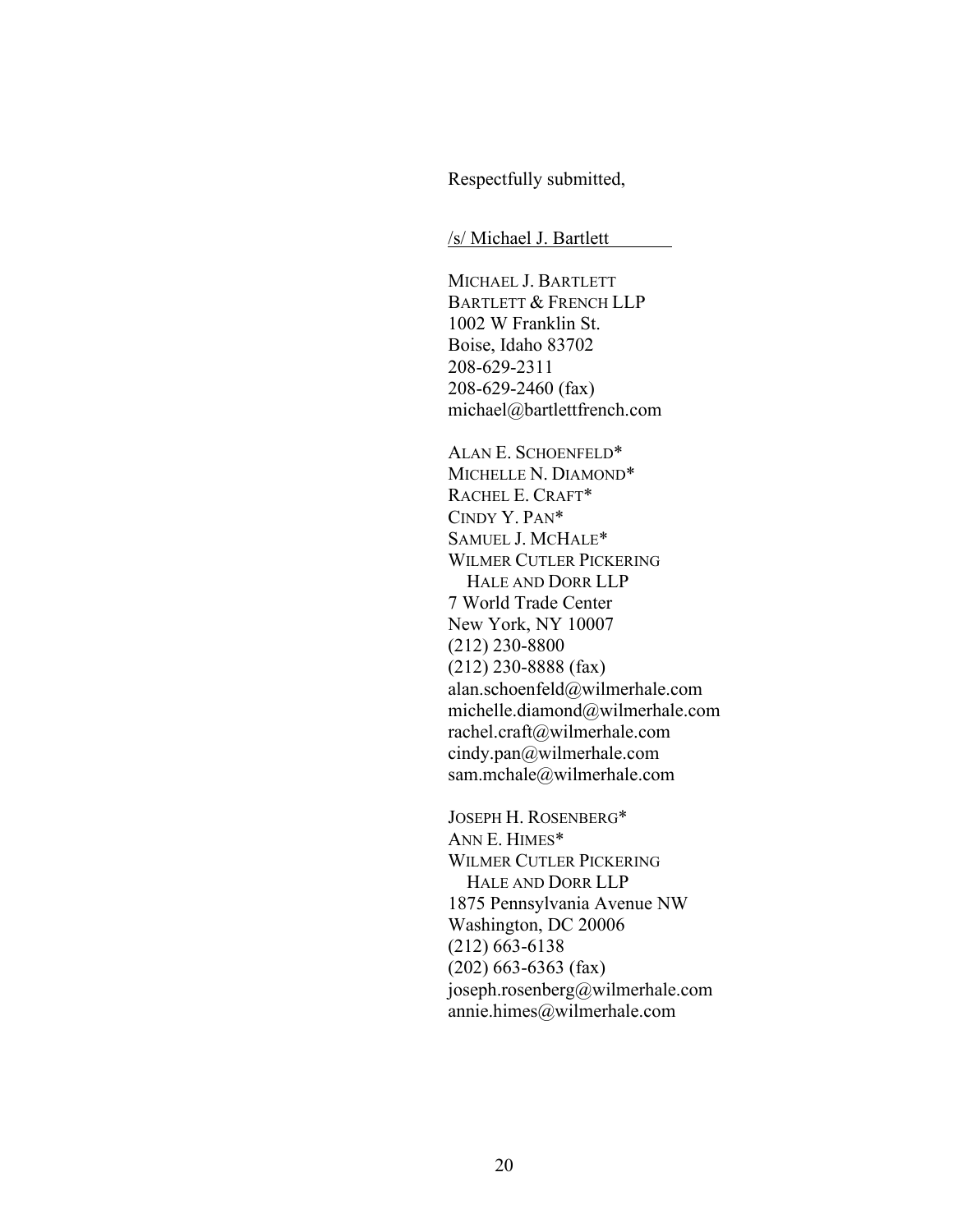VIKRAM P. IYER\* WILMER CUTLER PICKERING HALE AND DORR LLP 350 South Grand Ave. Los Angeles, CA 90071 (213) 443-5300 (213) 443-5400 (fax) vikram.iyer@wilmerhale.com

*Counsel for Petitioners*

*\* Pro hac vice applications forthcoming*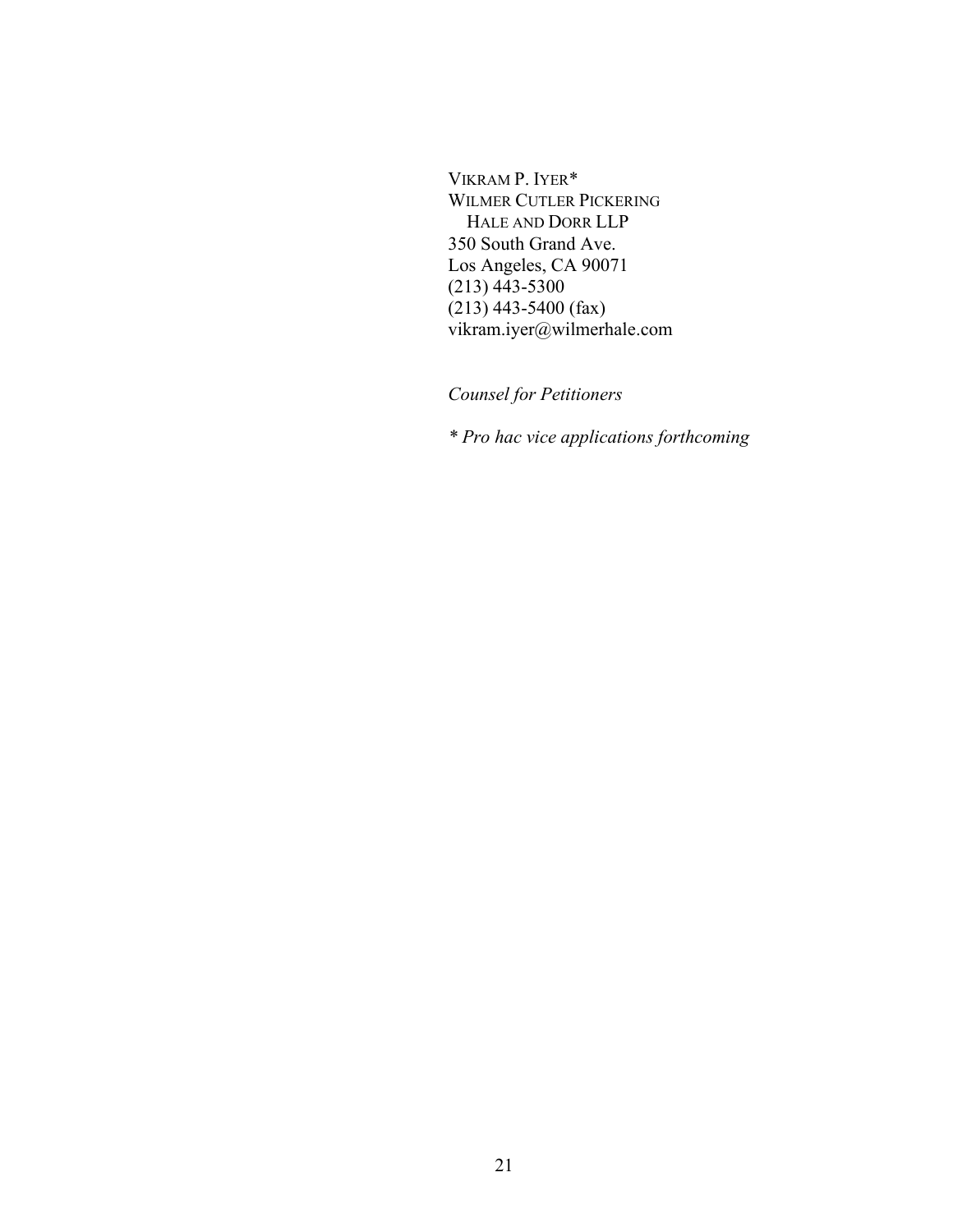### **VERIFICATION**

Rebecca Gibron, being duly sworn, deposes and says:

I am the interim Chief Executive Officer of Planned Parenthood Great Northwest, Hawaii, Alaska, Indiana, Kentucky, Petitioner in this action. I have read the foregoing Petition for Writ of Prohibition and Application for Declaratory Judgment and know the contents thereof. The contents are true to my knowledge.

Rebecca Gibron

State of County of ANDANTAGE  $4,7022$ Signed and sworn to before me on  $M$ **RAYLI WILSON Notary Public** State of Alaska My Commission Expires Oct 23, 2023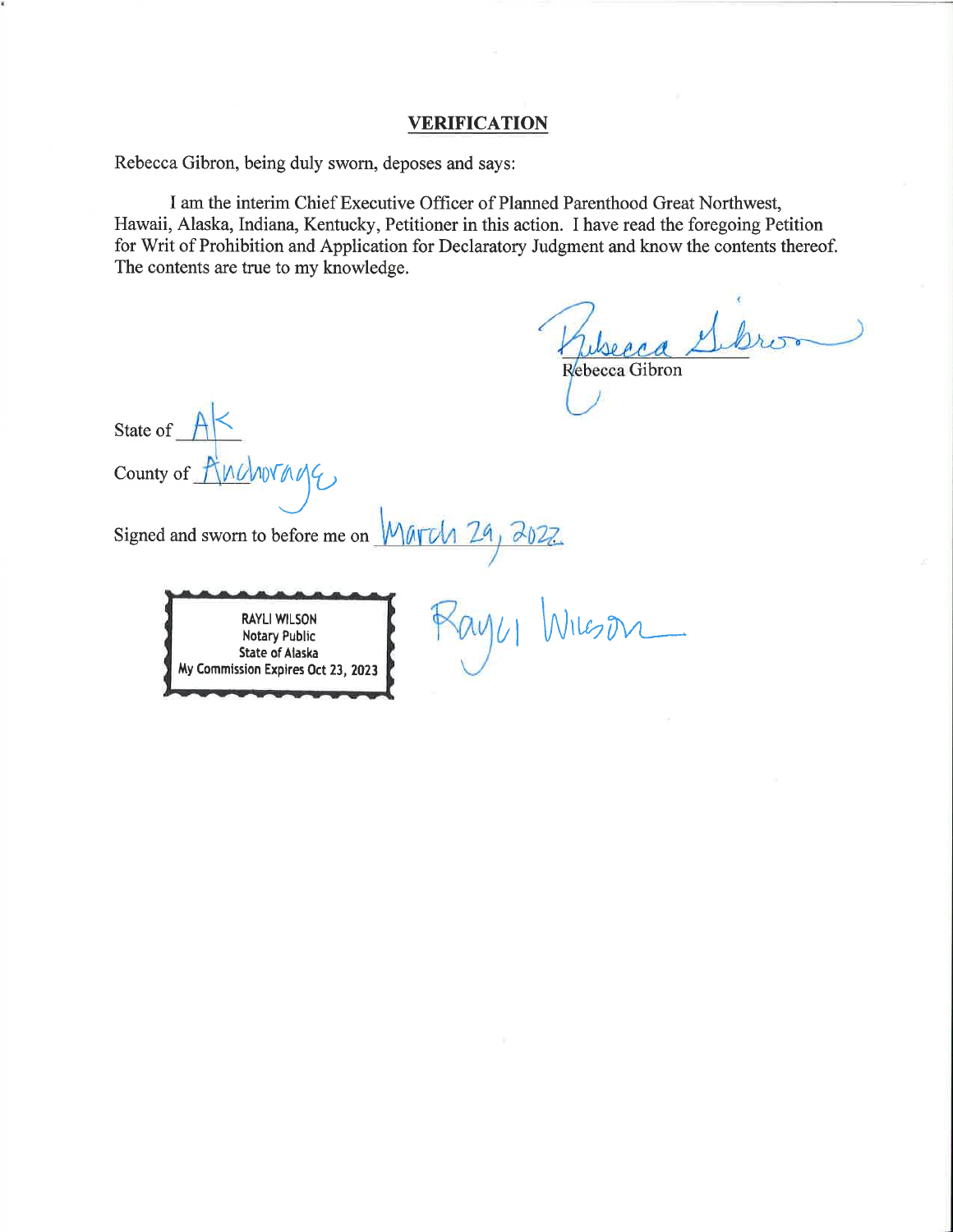### **VERIFICATION**

Caitlin Gustafson, M.D., being duly sworn, deposes and says:

I am one of the petitioners in this action. I have read the foregoing Petition for Writ of Prohibition and Application for Declaratory Judgment and know the contents thereof. The contents are true to my knowledge.

Caltin Gustafor MD

State of *Idaho* 

County of Valley

Signed and sworn to before me on March 29<sup>+</sup> 2022<br>Welinder S. Carve